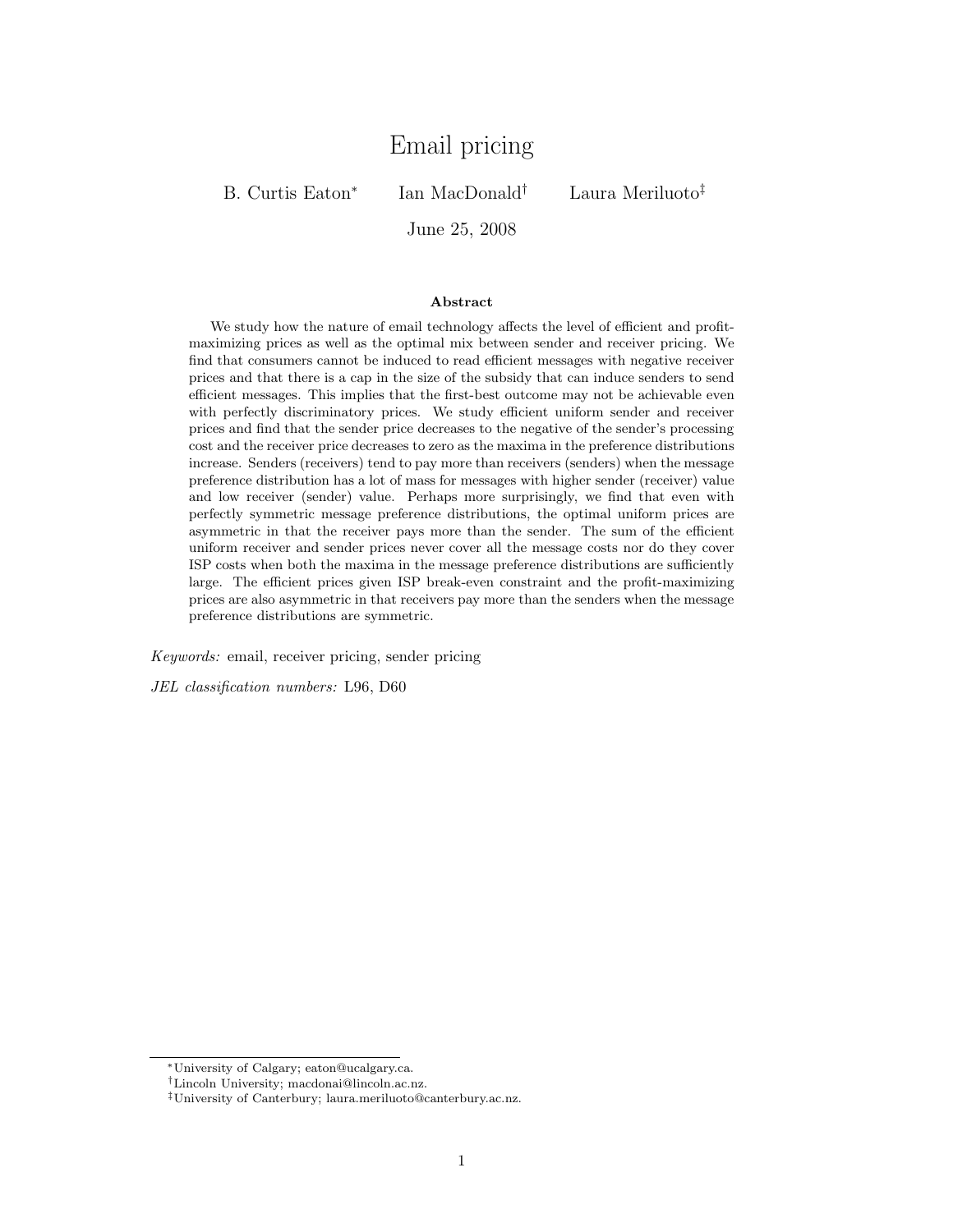### 1 Introduction

To many people concept of charging people to send or receive email may be objectionable but the inefficiencies in email networks associated with overuse resulting from the choice to charge zero prices are significant and increasing. When faced with similar inefficiencies in other settings economists usually turn to the power of prices to influence behavior as a primary solution and, we argue, so it should be in email networks as well.

While there is an established literature on pricing in other networks, few papers have looked at the idiosyncratic nature of the technology in email networks. If ISPs are serious about introducing pricing there needs to be a good understanding of what exactly prices can do in email networks, what the efficient and profit-maximizing prices are and how best sender and receiver pricing can be used together to achieve economic goals. We address these issues in this paper.

As a first step towards a better understanding of how prices work in email networks, we discuss the limits the specific technology of email networks places on the set of prices that can influence consumer behavior. One of the most important differences between the technology of email and many other communication networks is that the receiver bears the processing cost of a message whether or not she reads the message. Because the processing cost is sunk it does not influence the receiver's decision to read messages.

We find that consumers cannot be induced to read messages with negative receiver prices and that if senders are given a subsidy to induce them to send messages this subsidy cannot be larger than their processing cost of the message. This implies that the first-best outcome cannot be achieved in email networks even with perfectly discriminatory prices if the minima in the message preference distributions are negative.

We calculate the optimal uniform sender and receiver prices and discuss how and why they differ from those suggested for other networks and from those suggested by others for email networks (for example Hermalin and Katz (2004)). We show that the two prices are asymmetric even when the preferences for sending and receiving messages are distributed identically and independently by a uniform or a beta distribution. Given such preference distributions the receiver pays more than the sender and both efficient prices decrease with the maximum in the preference distribution to the point where, if the maximum is sufficiently large, the efficient receiver price is equal to zero and the sender subsidy is equal to the sender's processing cost. It is also true that if the maximum is sufficiently large the sum of the efficient receiver and sender prices does not cover the ISP's costs. We examine the efficient Ramsey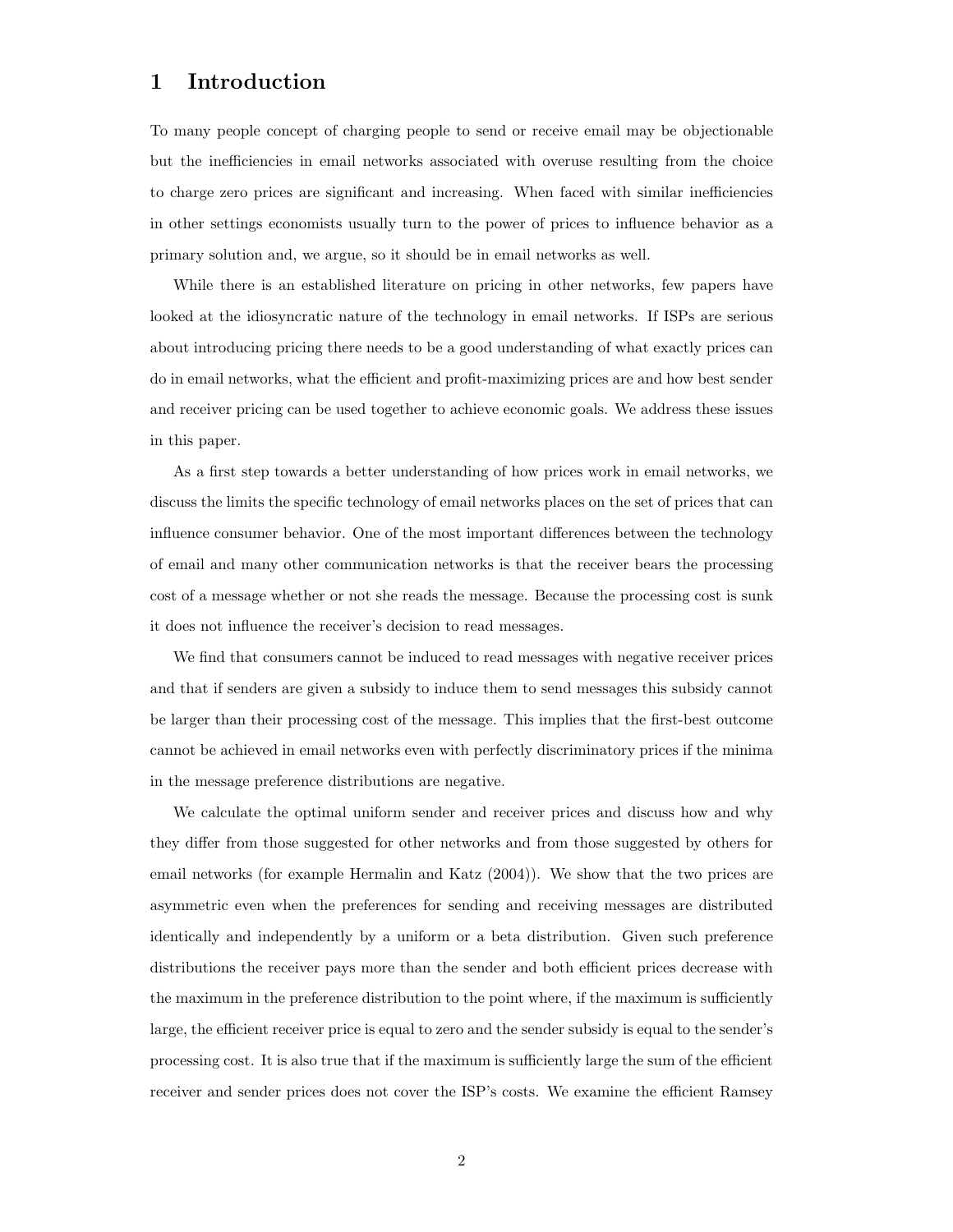prices given an ISP break-even constraint and show that these too are asymmetric. We discuss the circumstances under which it is efficient to use sender pricing alone, receiver pricing alone or sender and receiver prices together.

We do not attempt to capture the effects of spam in this paper. In fact, we argue that a model of communication demand with a smooth and continuous distribution of preferences, as most papers in this area assume, is ill suited for addressing spam for a number of reasons. Because spam is not targeted to those receivers who value it, most spam messages generate zero receiver utility. This suggests that one possible way to model spam is to represent it as a mass point within the non-spam preference distribution. A further complication arises, however, because with filtering many spam messages that are sent are not received. One really needs to specifically model the behavior of spammers in the face of email pricing as we do in Eaton, MacDonald and Meriluoto (2008).

To help put our paper in context with the existing literature, we now want to briefly discuss the main approaches of modeling demand taken in the communication network literature. Many papers that study pricing in networks assume that consumers are heterogenous (in income or preferences or both) and that their demand for communication depends on the number of consumers in the network, to allow for network effects, but not on their identities. Examples are Squire (1973), Littlechild (1975), Dhebar and Oren (1985), Einhorn (1993) and Hahn (2003). In addition to the assumptions that imply that the utility derived from communication is not dependent on the others' identity, Squire assumes a constant, positive marginal utility for receiving calls. The set-up allows him to examine efficient uniform call and access prices when call and access externalities are present. Littlechild (1975) derives uniform surplus-maximizing and profit-maximizing two-part tariffs when consumers get no utility from receiving a call, i.e. when call externalities are not present, but when access externalities do exist. Dhebar and Oren (1985) study dynamic monopoly pricing in an expanding network. Einhorn (1993) assumes a constant receiver value of a message and analyzes how network effects affect Ramsey prices. Hahn (2003) examines nonlinear pricing (excluding receiver prices) in the presence of network and call externalities.

The more recent studies on network competition make the additional assumption that there are no network effects for usage and access. That is, receivers are assumed not to gain utility from receiving messages and the utility of participating in a network is not dependent on the number of other subscribers. These two further simplifications enable the authors to express the network providers' demands as simple functions of their own and their competitors' prices and therefore to model competition between interconnected networks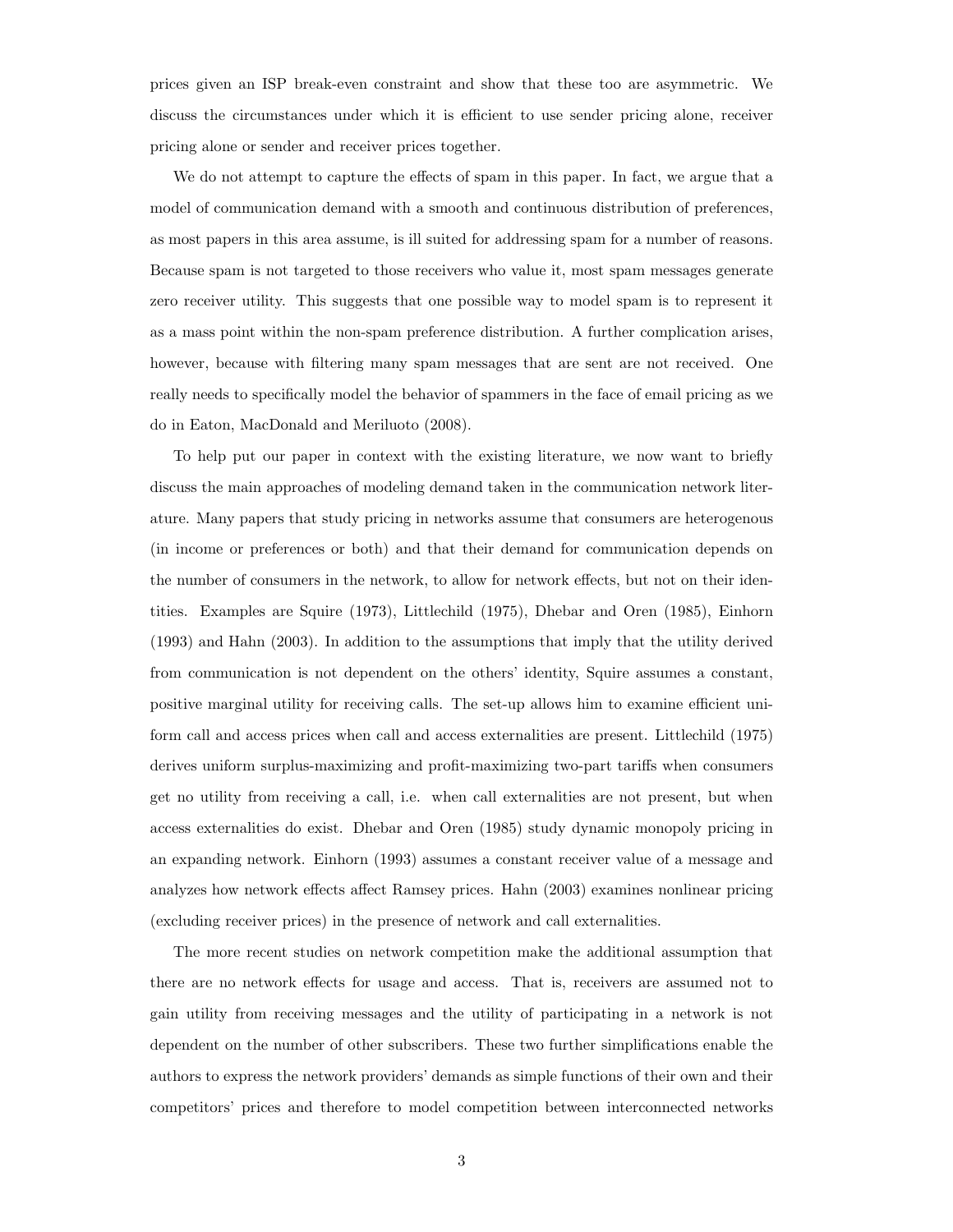that exchange regulated or negotiated termination charges. Examples of such papers are Armstrong (1998), Laffont, Ray and Tirole (1998a, 1998b), Kim and Lim (2001) and Carter and Wright (2003). Jeon, Laffont and Tirole (2004) extend analysis of Laffont, Ray and Tirole by adding call externalities and receiver prices to the model and are therefore able to investigate networks' pricing strategies as well as regulation of termination charges and receiver prices.

For some research questions, however, it is necessary to assume a richer preference structure, one where the identity of the sender and a receiver of a message matter to the utility derived from the message. For example, if there are negative external effects a representative consumer model that necessarily assumes positive utility for messages is not suitable. Clearly many communication networks are affected by negative effects including, of course, email networks with the presence of spammers. Rohlfs (1974) studies access decisions with a model where the identity of consumers matters. He derives the conditions for equilibrium user sets for a given a uniform sender price and discusses the possibility of multiple equilibria and start-up problems in network creation. His set-up does not enable him to derive either perfectly discriminatory or uniform welfare- or profit-maximizing prices.

MacDonald and Meriluoto (2005) also have a preference structure where the identity of the parties to a message exchange matters. They derive efficient caller and receiver prices and show that all access effects are internalized with such prices so that access price can efficiently be set equal to marginal cost. This structure, however, does not allow for the analysis of uniform welfare- or profit-maximizing monopoly prices or competition amongst network providers. So far there have been no studies that have derived total welfare meaningfully, that is without artificially pinning down taste parameters, in a model where the identity of network participants matter for the utility of others. The result would have to be a function where the nature of demand could be easily altered, such as with ordinary demand systems where the slope, intercept or elasticity of the demand function can be changed.

This paper follows the approach of Hermalin and Katz (2004) in that the unit of interest is a message, not a consumer. Message preferences are distributed in a known way and no effort is made to link messages to the consumers who are sending or receiving them. This framework allows for the determination of uniform prices that are first-best efficient or secondbest efficient (subject to informational or other constraints) and for the study of monopoly prices perfectly discriminatory usage prices. However, it is not possible to use this framework for analyzing utility of access and access pricing because for such studies the unit of interest must be the consumer. Consequently, it is hard to see how such framework can be used to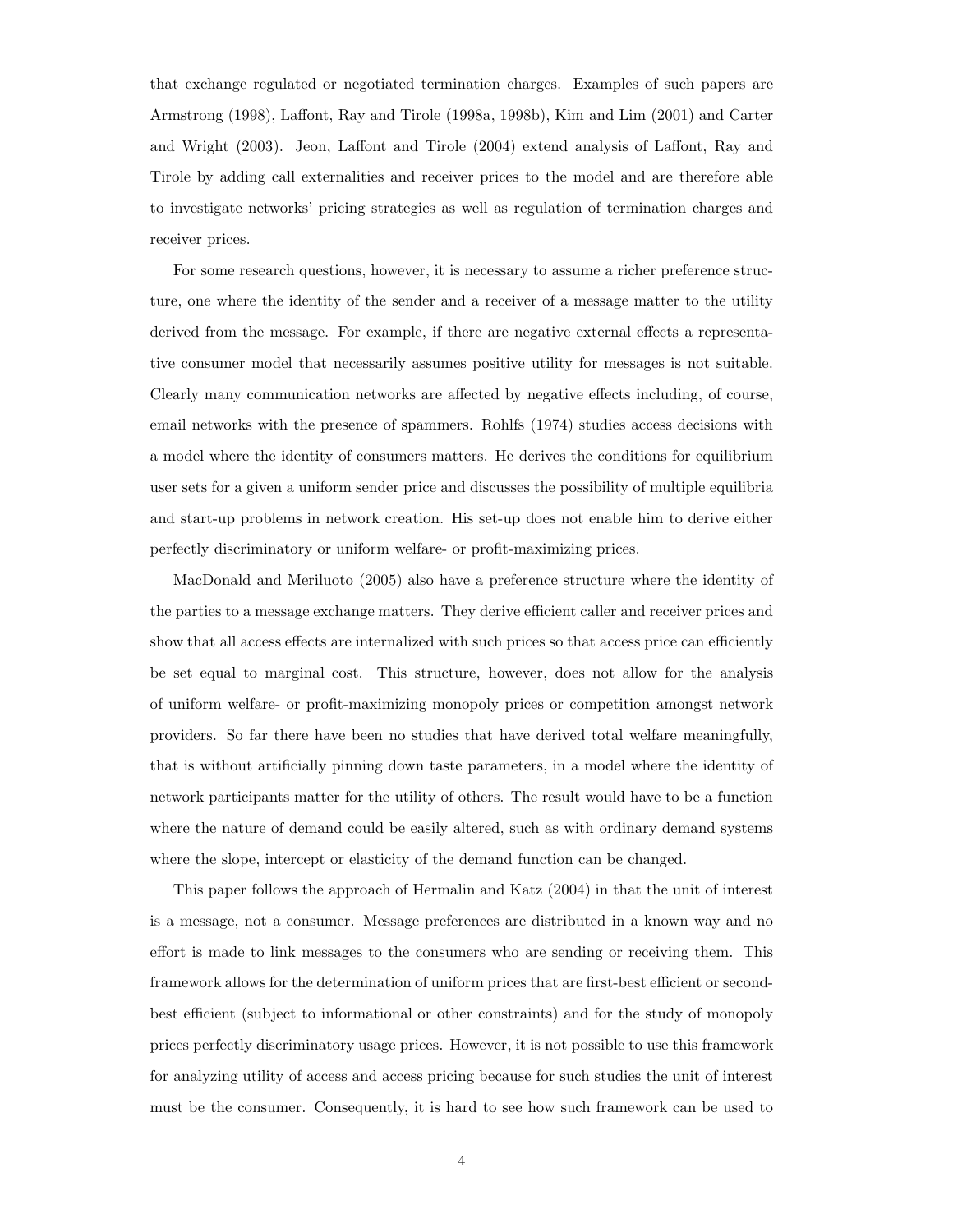address issues around competition where the utility each consumer derives from belonging to the competing networks must be known. Hermalin and Katz (2004) examine uniform Ramsey pricing in a set-up where each message generates utility for both the sender and the receiver and the network provider knows the distribution of these message preferences.

The rest of the paper is structured as follows. Section 2 presents the model assumptions on preferences and costs. Section 3 describes the social and private surpluses of messages given some arbitrary sender and receiver prices, and describes what are the constraints set by the email technology on prices. Section 4 describes the general conditions for social welfare maximizing prices, Ramsey prices and profit-maximizing prices. Section 5 presents social welfare maximizing prices, Ramsey prices and profit-maximizing prices for a uniform distribution. Section 6 concludes.

# 2 Model set-up

#### 2.1 Preferences

The composition of the network is fixed and every consumer in the network has the ability to both receive and send messages. Consumers choose whether or not to send messages to other consumers, and if they receive a message from another consumer, they choose whether or not to open and read the message.

The benefits associated with a message from sender  $s$  to receiver  $r$  are captured by the pair  $(\sigma_{sr}, \rho_{sr})$ , where  $\sigma_{sr}$  is the benefit the sender gets if the message is read, and  $\rho_{sr}$  is the benefit the receiver gets from reading the message. If the message is not read, the sender's benefit is 0. In principle, both  $\sigma_{sr}$  and  $\rho_{sr}$  can be positive, negative, or zero.

We assume that the email message heading has enough of information to enable the receiver to correctly estimate its value to her.

For our purposes the identities of the receiver and/or the sender of a message are of no concern – all that matters are the magnitudes of the benefits associated with the message. Hence, we can describe the potential benefits of the email network by a density function  $M(\sigma, \rho)$ . The potential benefits are of course realized only if the message is sent and read. For convenience we assume that there is a continuum of messages, and that the density function is continuous and independent in its two arguments. So, we can express the density of message preferences as  $M(\sigma, \rho) = f(\sigma)g(\rho)$ .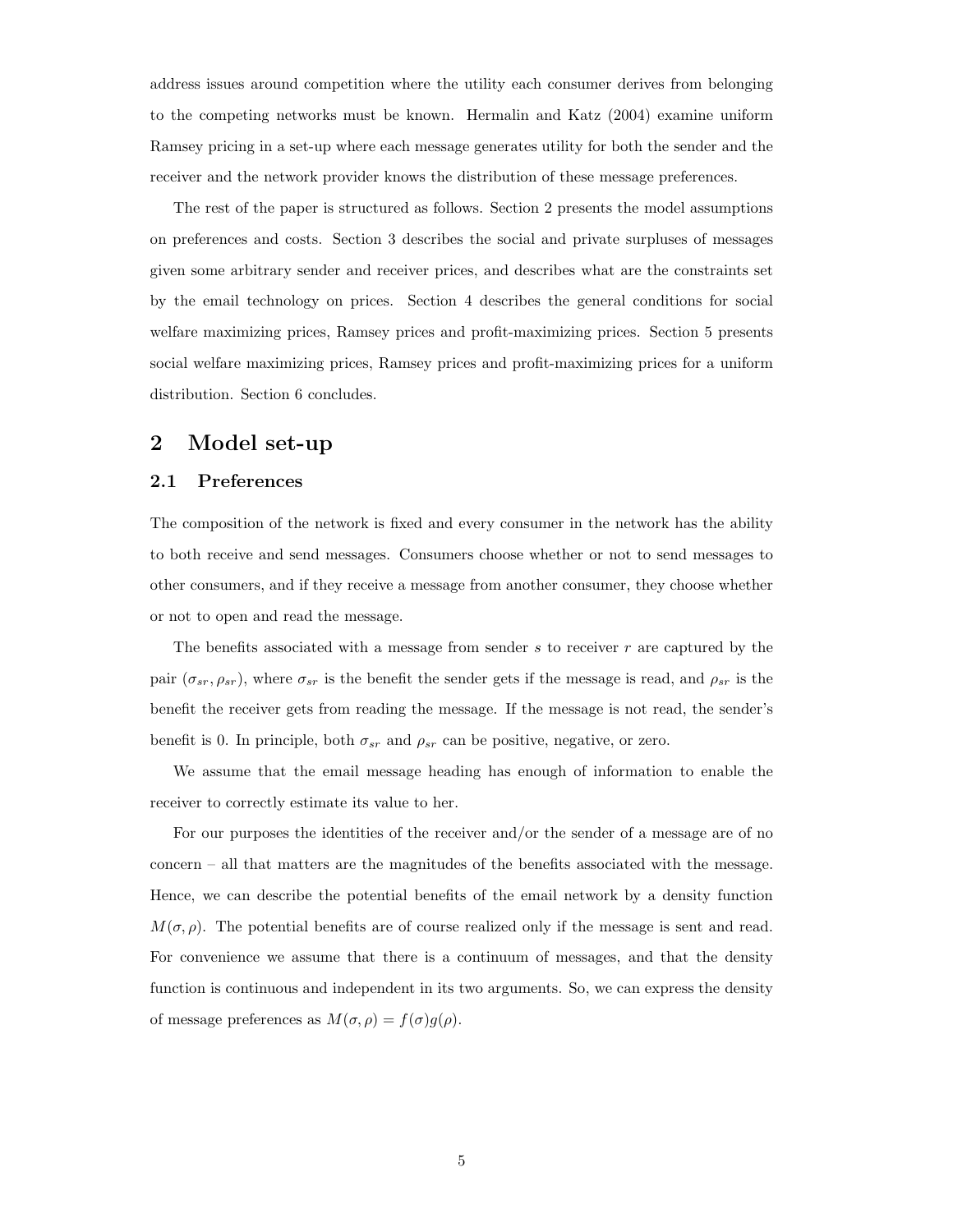#### 2.2 Costs

There is a constant per message cost,  $C = c^U + c^S + c^R$ , that can be broken down to three components. When an email message is sent, the ISP incurs a marginal cost,  $c^U$ . This cost is incurred regardless of whether or not the receiver actually reads the message. This assumption differs from that made by the existing literature of telephone pricing and email pricing. As the cost of a call is realized only if the call is answered and therefore the physical connection is made, it is sensible to assume that the network provider's cost requires both the caller and receiver to act. In email networks, however, a message is transmitted without the receiver's consent, and chews up bandwidth whether or not it is read. However, the literature on email pricing has not previously adopted our assumption. Hermalin and Katz  $(2004)$  assume a per message cost m which is incurred only if the sent message is accepted. Loder et. al. (2006) do not include an ISP cost. In perfect information equilibrium, however, both approaches are equivalent because in our model messages are sent only if the sender anticipates them to be read. However, if we introduce asymmetry of information, such as would be reasonable at least if some network participants were spammers who do not know which consumers will respond to their message, the assumption of the ISP cost being incurred regardless or whether or not the receiver reads the message becomes important. In fact, the ISP cost of unwanted spam is one of the major costs of spam.

For every outgoing message, the sender incurs a processing cost  $c^S$ . This assumption is equivalent to that of Loder et. al. and effectively also to that of Hermalin and Katz who assume that the preference parameters are net of any cost associated with sending or opening and reading a message.

For every incoming message, the receiver incurs a processing cost  $c^R$ , regardless of whether or not the message is actually read. In contrast, Loder et. al. (and effectively Hermalin and Katz due to the cost being lumped up with the benefit of reading a message) assume that this cost is incurred only if the receiver reads the message. Thus, their assumption is very much in line with the current telephone technology but not with the email technology. This assumption will affect the main results of the model.

### 3 Message surplus

### 3.1 Social surplus of a message

The social surplus of a message  $(\sigma, \rho)$  that is sent and read is

$$
ss(\sigma,\rho) = \sigma + \rho - (c^S + c^R + c^U). \tag{1}
$$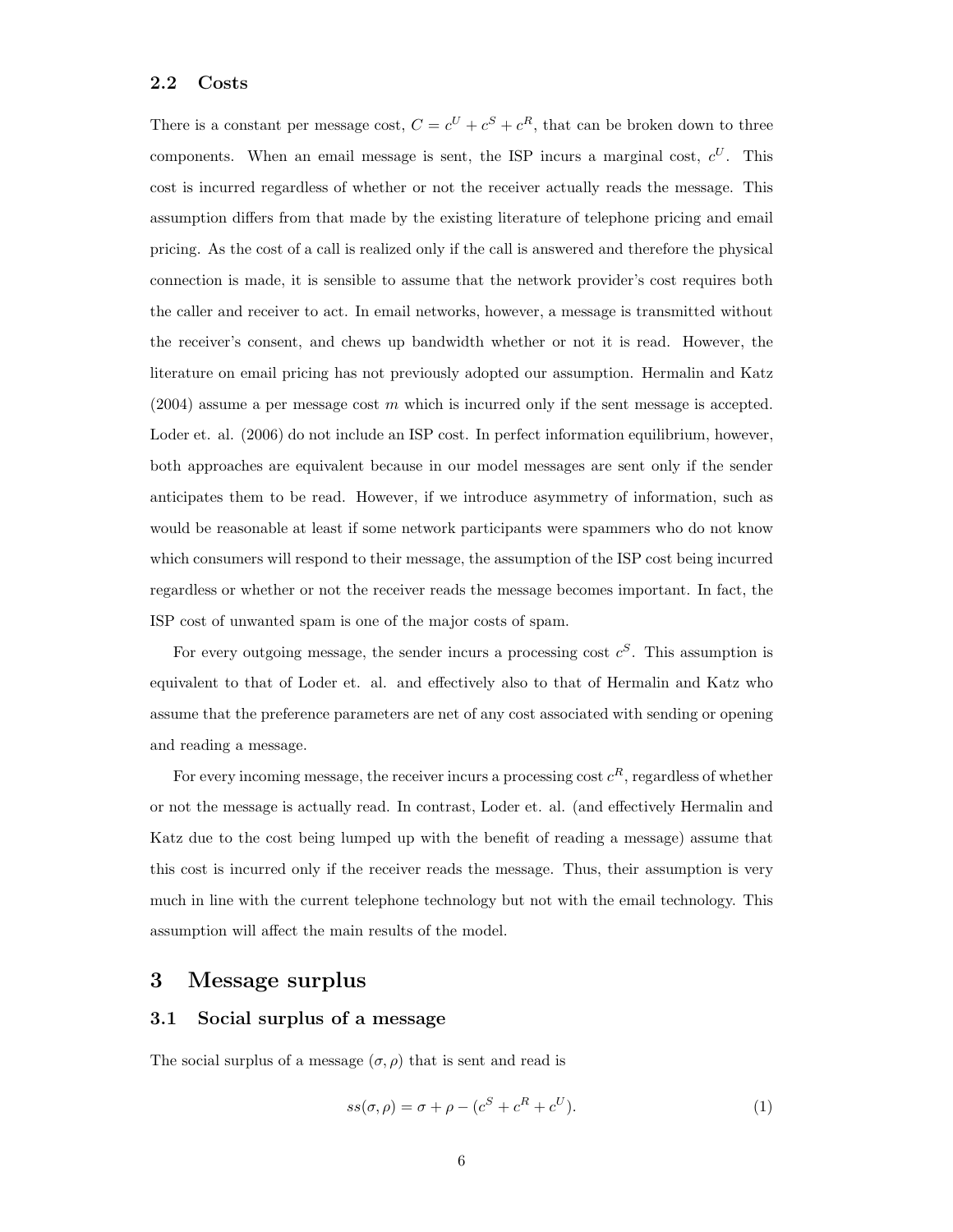Cost-benefit optimality requires that this message be sent and read if  $ss(\sigma, \rho) \geq 0$ , i.e. if  $\rho \geq C - \sigma$  where  $C = c^{S} + c^{R} + c^{U}$ , and that it not be sent if  $ss(\sigma, \rho) < 0$ .<sup>1</sup> In Figure 1, those messages that are on and above the line  $\rho \geq C - \sigma$  are efficient and those that are below the line are inefficient. Notice that it is possible that some efficient messages have a negative value to the sender or to the receiver. This analysis is the same as in Loder et. al. (2006). However, in Hermalin and Katz (2004), the message space is restricted to the positive quadrant.



Figure 1: Possible message space

### 3.2 Private surplus of a message

We assume now that the ISP can charge sender prices  $(p^S)$  payable upon sending the message and/or receiver prices  $(p^R)$  payable upon opening a message. Notice that the ISP can only observe if the message has been opened but not if it has been read. This, as we will see, implies that negative prices do not serve the useful purpose of inducing consumers to read messages that it may have in other networks, such as telephone network.

Messages that are sent and read give the sender and receiver the following private surpluses:

$$
s^S = \sigma - c^S - p^S
$$

<sup>&</sup>lt;sup>1</sup>Since the sender's benefit is 0 when her message is not read, the social surplus of a message that is sent and not read is  $-(c^I + c^R + c^U)$ . So it is never optimal for such a message to be sent.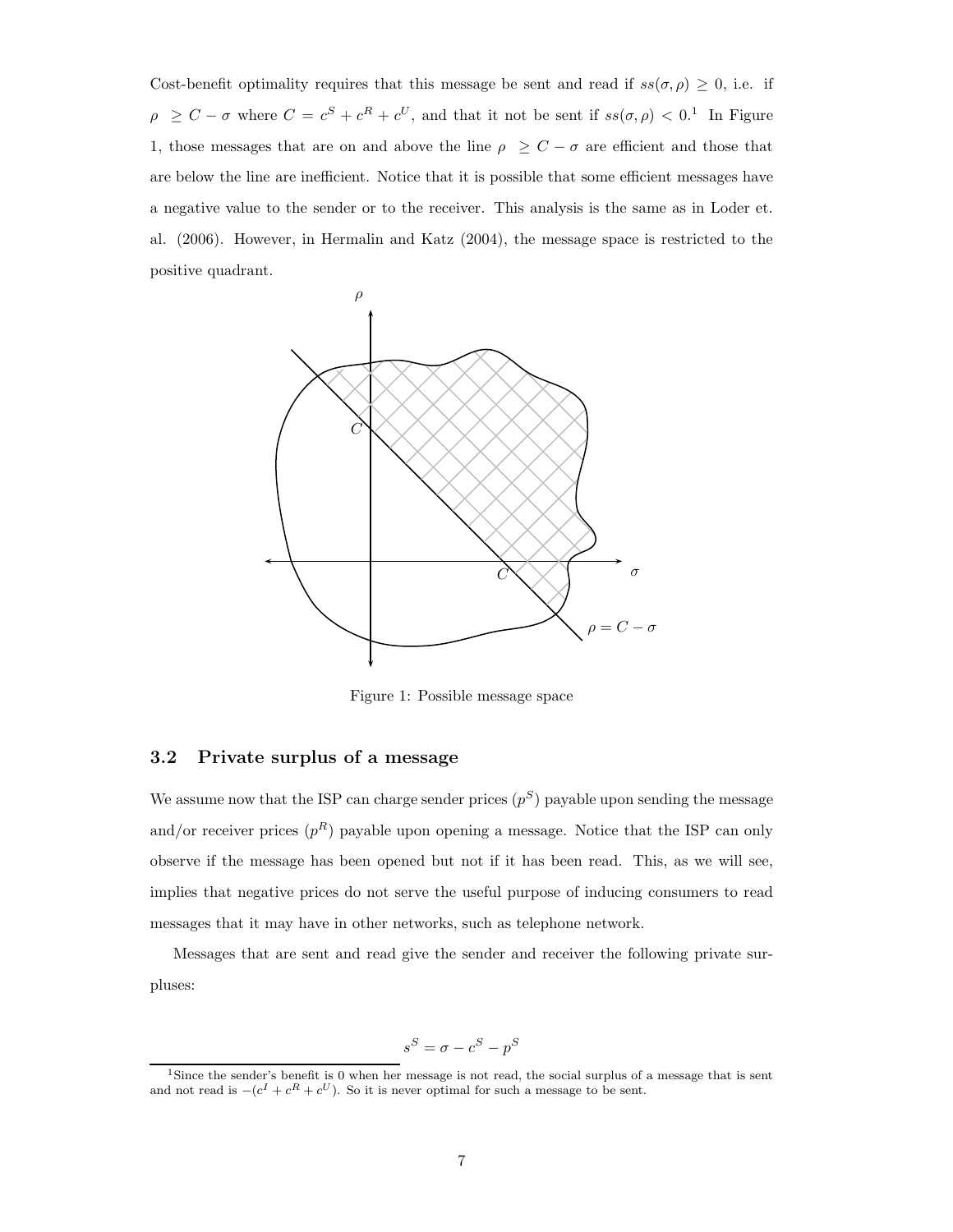and

$$
s^R = \rho - c^R - p^R
$$

Given  $(p^S, p^R)$ , messages in the following set will be exchanged

$$
SR(p^{S}, p^{R}) \equiv \{ (\sigma, \rho) | \sigma \ge \max(c^{S} + p^{S}, 0), \rho \ge \max(p^{R}, 0) \}. \tag{2}
$$

Notice that messages are read when  $\rho \geq p^R$  and not when  $\rho \geq p^R + c^R$  because  $c^R$  is sunk when the decision to read a message is made.

Figure 2 illustrates a possible distribution of preferences (without any consideration for density) in the  $(\sigma, \rho)$  space. With some arbitrary uniform prices  $p^S$  and  $p^R$ , efficient messages in  $abdeca$  and in  $ijjghfi$  are not exchanged and inefficient messages in  $eik$  are exchanged.



Figure 2: Messages that are sent and read given some combination of  $p^S$  and  $p^R$ 

It is commonly considered, however, that we should be able to achieve efficient message exchange with optimal pricing. In the situation depicted in Figure 3, we could consider using perfectly discriminatory pricing to internalize all external effects. Such prices would involve, for instance, setting negative sender prices to induce the messages in abc to be sent, as well as negative receiver pricing to induce messages in  $fgh$  to be opened and read. We would need positive sender prices (or receiver prices) to discourage the bad messages in  $cfO$  to be sent. For example, MacDonald and Meriluoto (2005) suggest using prices  $p^S = \sigma - c^R - c^U$  and  $p^R = \rho - c^S - c^U$  (or  $p^R = \rho$ ) to ensure that only and all good messages are exchanged. While this type of pricing may be valid for telephone networks, it is not valid in email networks for two key reasons.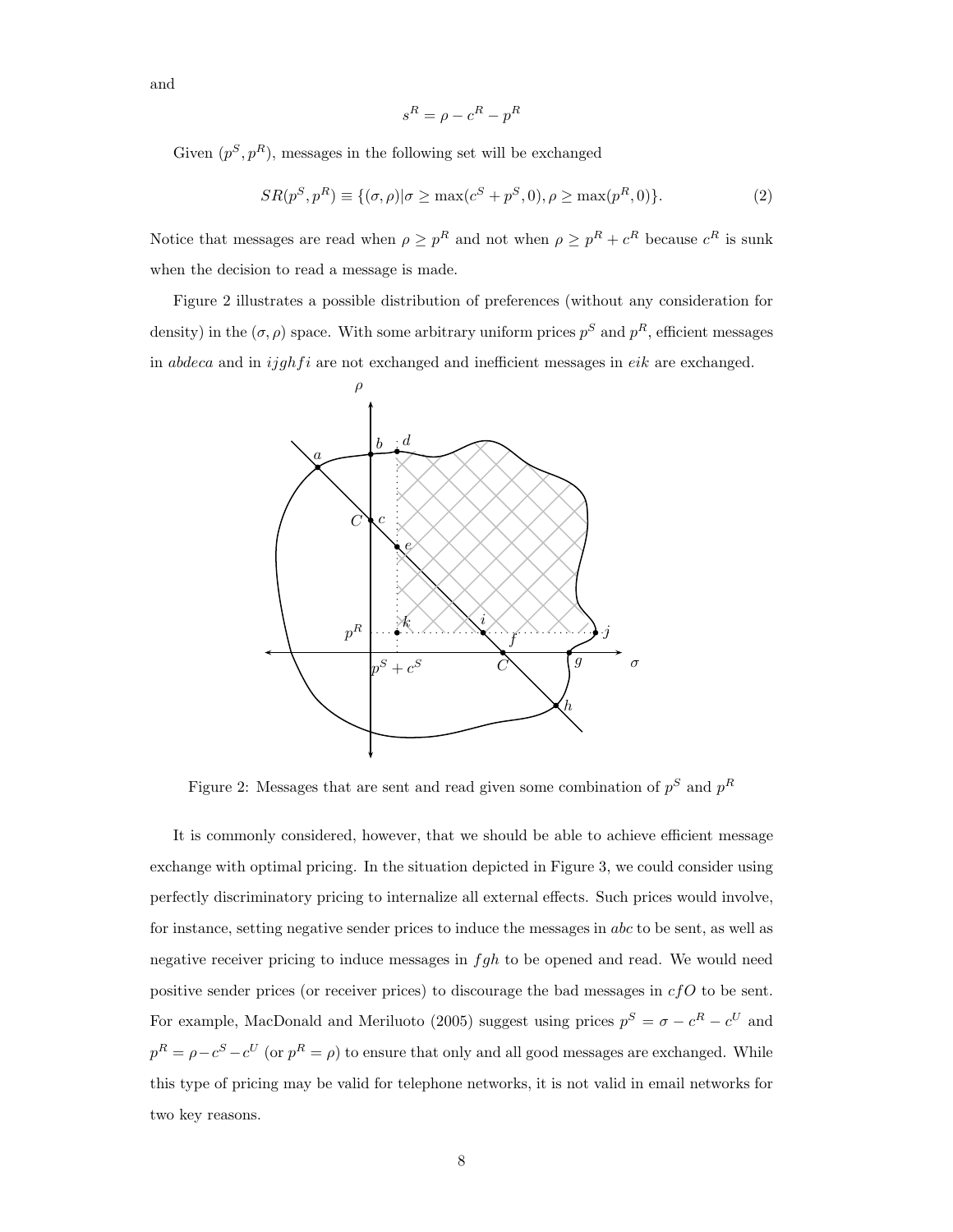First, although it is possible to observe whether or not a message has been opened, it is not possible to observe whether or not the receiver actually reads the message. Hence a negative receiver price cannot induce the receiver to read a message for which  $\rho < 0$ . Such a price would be willingly accepted, but no consumer would find it in their best interest to actually read such a message and therefore this type of pricing can merely distribute income but not induce efficiency.

Second, it is conceivable that the optimal sender price might satisfy  $p^S < -c^S$ , because such prices induce senders to send efficient messages for which the benefit to the sender is negative but the benefit to the receiver is positive and large. But such prices create an incentive to manufacture and send phoney messages as, in effect, a commercial activity.

Thus, while prices, discriminatory or uniform, can be used to control the exchange of message in the positive quadrant in Figures 1 and 3, they cannot be used to induce efficient messages in areas *abc* and  $fgh$ .

It is useful to look at the current situation where no prices are being used, so  $p^S = p^R = 0$ . Given zero prices, the messages for which  $\sigma \geq c^S$  will be sent if the sender can infer that they will be read. As the receiver's processing cost is sunk at the time of her decision to open and read the message, the message is read if  $\rho \geq 0$ . So, with zero pricing, the messages that are send and read are given in the crosshatched area in Figure 3.



Figure 3: Messages that are sent and read given zero prices

With zero pricing, therefore, the messages in areas  $abdec$  and  $fgh$  are not exchanged despite being welfare improving. The messages in abdec are not sent because their value to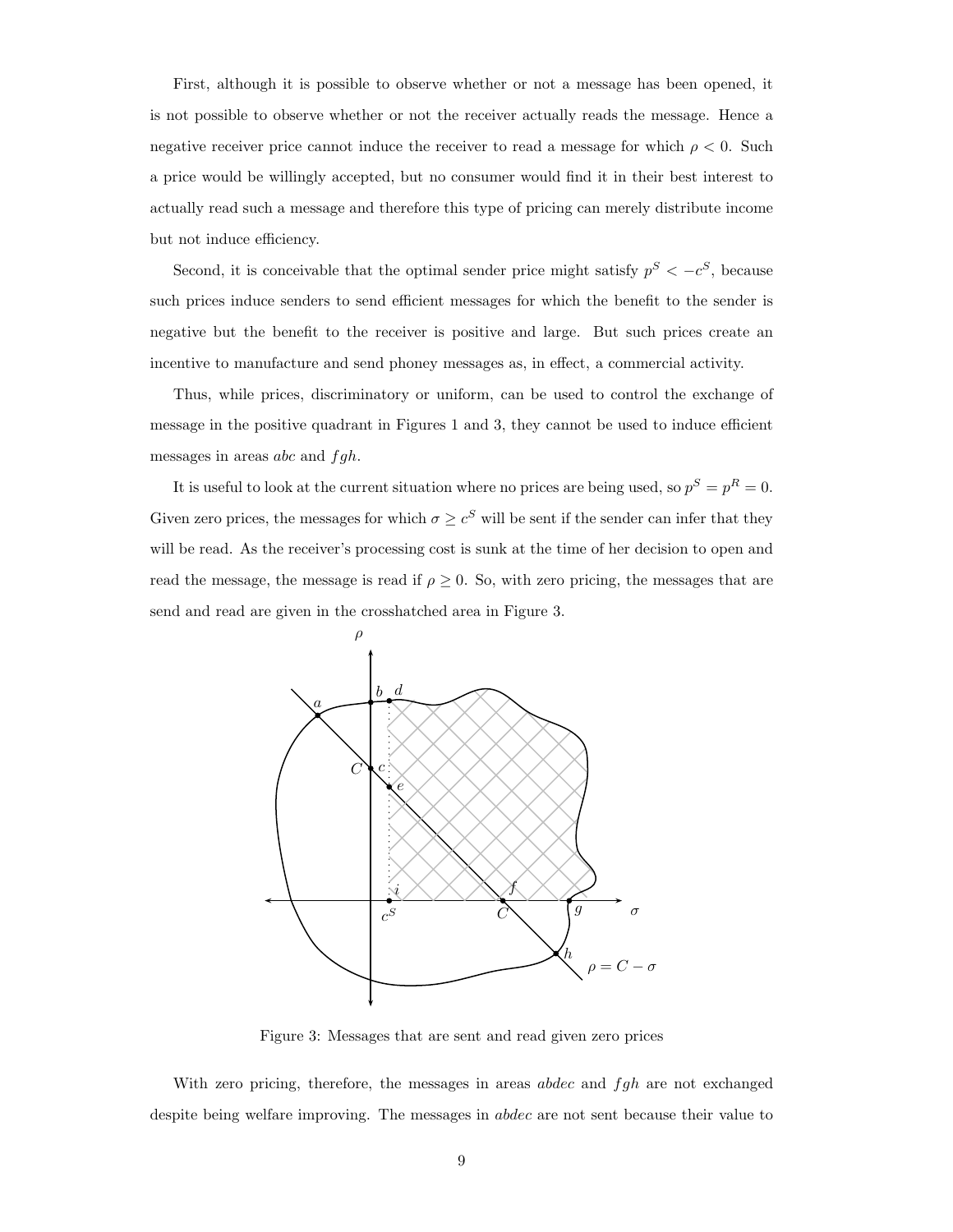the sender, net of the processing cost, is negative. The messages in  $fgh$  are not sent because their value to the receiver is negative and will therefore not be opened and read. Furthermore, messages in  $efi$  are exchanged despite being welfare deteriorating. These messages give both the sender and the receiver a positive utility, but the utilities sum up to less than the total cost of the message.

# 4 Optimal prices

### 4.1 Cost-Benefit Optimal Uniform Sender and Receiver Prices

We will first investigate the combination of uniform sender and receiver prices in the range  $p^S \geq -c^S$  and  $p^R \geq 0$  that maximize total social surplus of the email network.

To begin, we know that all the messages for which  $\rho \in [p^R, p^{\text{max}}]$  and  $\sigma \in [p^S + c^S,$  $\sigma^{\text{max}}$  will be exchanged. The total number of such messages is given by the double integral  $\int_{nS+a}^{\sigma^{\max}}$  $p_{\mathcal{S}+c\mathcal{S}}^{p_{\max}} \int_{p^R}^{\rho_{\max}} g(\rho) f(\sigma) d\rho d\sigma$ . The total surplus is the definite double integral of the surplus per message over  $\rho \in [p^R, \rho^{\text{max}}]$  and  $\sigma \in [p^S + c^S, \sigma^{\text{max}}]$ .

$$
TSS(\rho, \sigma, p^S, p^R) = \int_{\sigma = p^S + c^S}^{\sigma^{\max}} \int_{\rho = p^R}^{\rho^{\max}} (\rho + \sigma - C) g(\rho) f(\sigma) d\rho d\sigma.
$$
 (3)

Integrating by parts gives

$$
TSS(\rho, \sigma, p^S, p^R) = \left[\rho^{\max} - p^R G(p^R) - \int_{p^R}^{\rho^{\max}} G(\rho) d\rho\right] \left(1 - F\left(p^S + c^S\right)\right)
$$

$$
+ \left[\sigma^{\max} - \left(p^S + c^S\right) F\left(p^S + c^S\right) - \int_{p^S + c^S}^{\sigma^{\max}} F(\sigma) d\sigma\right] \left(1 - G\left(p^R\right)\right)
$$

$$
- C\left(1 - F\left(p^S + c^S\right)\right) \left(1 - G\left(p^R\right)\right). \tag{4}
$$

TSS can be interpreted as follows. The first line is the expected surplus of send and read messages to the receiver. The first term on the first line is the expected receiver value of the messages that the receivers would willingly read. However, not all of these messages are sent, and therefore this term is multiplied by the number of messages actually sent. The second line is the expected surplus of messages to the sender. The first term on the second line is the expected sender value of messages that the sender would willingly send if they were read. This is multiplied by the number of messages actually read. The last line is the total cost of all messages sent and received.

Maximising (4) w.r.t.  $p^S + c^{S}$  2 and  $p^R$  subject to the constraints  $0 \leq p^S + c^S \leq \sigma^{\max}$ and  $0 \leq p^R \leq \rho^{\text{max}}$  yields the following "best-response functions":

<sup>&</sup>lt;sup>2</sup>This is equivalent to maximizing w.r.t.  $p^S$ .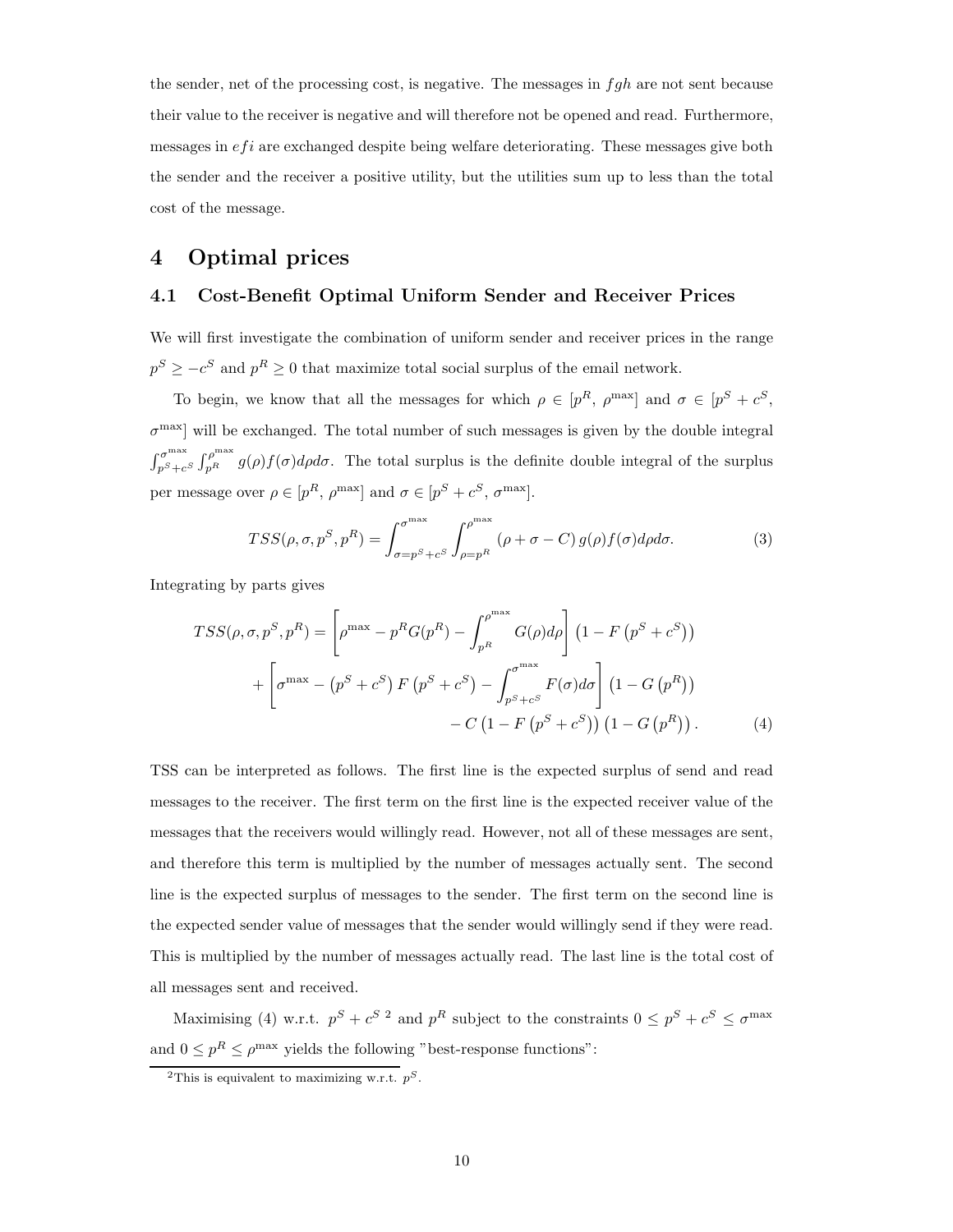$$
p^{S} + c^{S} = C - \frac{\left(\rho^{\max} - p^{R} G(p^{R}) - \int_{p^{R}}^{\rho^{\max}} G(\rho) d\rho\right)}{1 - G(p^{R})}
$$
(5)

and

$$
p^{R} = C - \frac{\left(\sigma^{\max} - \left(p^{S} + c^{S}\right)F\left(p^{S} + c^{S}\right) - \int_{p^{S} + c^{S}}^{\sigma^{\max}} F(\sigma)d\sigma\right)}{1 - F\left(p^{S} + c^{S}\right)}.
$$
\n
$$
(6)
$$

These best response functions show that the sender price is set to equal the total cost of the message minus the expected receiver value of the messages minus the sender's processing cost and that the receiver price is set to equal the total cost of messages minus the expected sender value of the messages. Notice the asymmetry in the two prices caused by the fact that the receiver's processing cost is sunk but the sender's processing cost is not. After deriving the general conditions for Ramsey prices and profit-maximizing prices, we will turn out attention to specific preference distributions to gain further insights about the three types of prices.

### 4.2 Ramsey prices

Consider now the welfare-maximizing prices subject to the ISP's break-even constraint, that is, the Ramsey prices. Most research in communication network pricing show that efficient prices do not cover the network provider's cost. We also show for the case of uniform distribution that the efficient prices sum up to less than the total cost of the message. However, as only a part of the total cost of a message is ISP cost, this inequality does not necessarily mean that the ISP would not break even. We will discuss this aspect further in subsection 5.2 where we examine Ramsey prices for a uniform distribution.

Assume for now that the efficient prices do not cover all ISP costs. Given that the breakeven constraint will be binding, the Ramsey price can be obtained by substituting the ISP's break-even constraint  $p^R + p^S = c^U$  into the total surplus in (4):

$$
TSS(\rho, \sigma, p^{S}, p^{R} = c^{U} - p^{S}) =
$$
  

$$
\left[ \rho^{\max} - (c^{U} - p^{S})G(c^{U} - p^{S}) - \int_{(c^{U} - p^{S})}^{c^{\max}} G(\rho)d\rho \right] (1 - F(p^{S} + c^{S}))
$$
  

$$
+ \left[ \sigma^{\max} - (p^{S} + c^{S}) F(p^{S} + c^{S}) - \int_{p^{S} + c^{S}}^{c^{\max}} F(\sigma)d\sigma \right] (1 - G(c^{U} - p^{S}))
$$
  

$$
- C (1 - F(p^{S} + c^{S})) (1 - G(c^{U} - p^{S})) . \tag{7}
$$

Maximizing (7) with respect to  $p^S$  gives the FOC that implicitly defines the Ramsey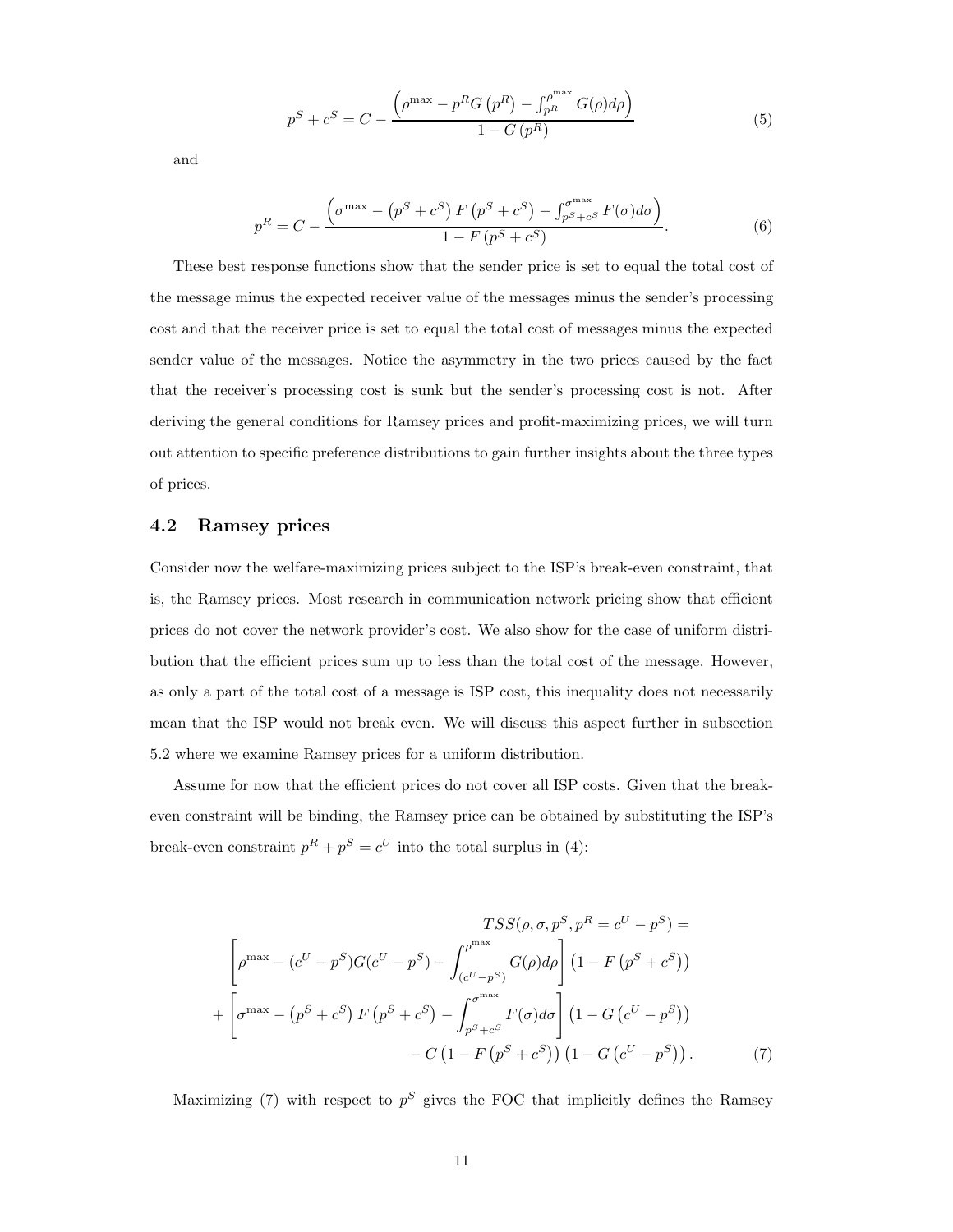prices:

$$
\frac{\partial TSS}{\partial p^{S}} = (1 - F(p^{S} + c^{S}))g(c^{U} - p^{S})(c^{U} - p^{S})
$$

$$
-f(p^{S} + c^{S}) \left[ \rho^{\max} - (c^{U} - p^{S})G(c^{U} - p^{S}) - \int_{(c^{U} - p^{S})}^{c^{max}} G(\rho)d\rho \right]
$$

$$
- (1 - G(c^{U} - p^{S})) [f(p^{S} + c^{S})(p^{S} + c^{S})]
$$

$$
+ g(c^{U} - p^{S}) \left[ \sigma^{\max} - (p^{S} + c^{S}) F(p^{S} + c^{S}) - \int_{p^{S} + c^{S}}^{c^{max}} F(\sigma)d\sigma \right]
$$

$$
+ C [(1 - G(c^{U} - p^{S}))f(c^{S} + p^{S}) - (1 - F(p^{S} + c^{S}))g(c^{U} - p^{S})]. \tag{8}
$$

The interpretation of (8) is as follows. Line 1 represents the change in expected surplus of received messages. The first term is the increase in expected receiver surplus caused by the effective reduction in the receiver price keeping the number of messages sent constant, and the second term is the reduction in receiver surplus caused by the reduction of the number of messages sent keeping the expected receiver surplus per message constant. Line 2 represents the change in expected consumer surplus of sent messages. The first term in line 2 is the reduction in expected surplus caused by the rising sender price keeping the number of messages read constant, and the second term is the increase in consumer surplus of sent messages caused by the increase in the number of messages that are read due to the resulting reduction in receiver pays price. Line 3 represents the change in the total cost of the messages when the composition of messages that are both sent and read changes. The first term is the reduction in cost caused by the reduction in the messages that are sent keeping the messages that are willingly read constant, and the second term is the increase in cost caused by the increase in the messages that are read keeping the messages that are sent constant.

Setting the FOC in (8) equal to zero and rearranging gives

$$
g(c^{U} - p^{S})(1 - F(p^{S} + c^{S})) \left( C - c^{U} + p^{S} - \frac{\sigma^{\max} - (p^{S} + c^{S})F(p^{S} + c^{S}) - \int_{p^{S} + c^{S}}^{\sigma^{\max}} F(\sigma) d\sigma}{1 - F(p^{S} + c^{S})} \right)
$$
  
=  $f(p^{S} + c^{S})(1 - G(c^{U} - p^{S})) \left( C - p^{S} - c^{S} - \frac{\rho^{\max} - (c^{U} - p^{S})G(c^{U} - p^{S}) - \int_{c^{U} - p^{S}}^{\rho^{\max}} G(\rho) d\rho}{1 - G(c^{U} - p^{S})} \right)$ (9)

Thus, the Ramsey sender price (and thus effectively the receiver price) is set such that the change in total welfare caused by the increase in messages that are willingly read equals the total change in welfare caused by the reduction in messages that are willingly sent.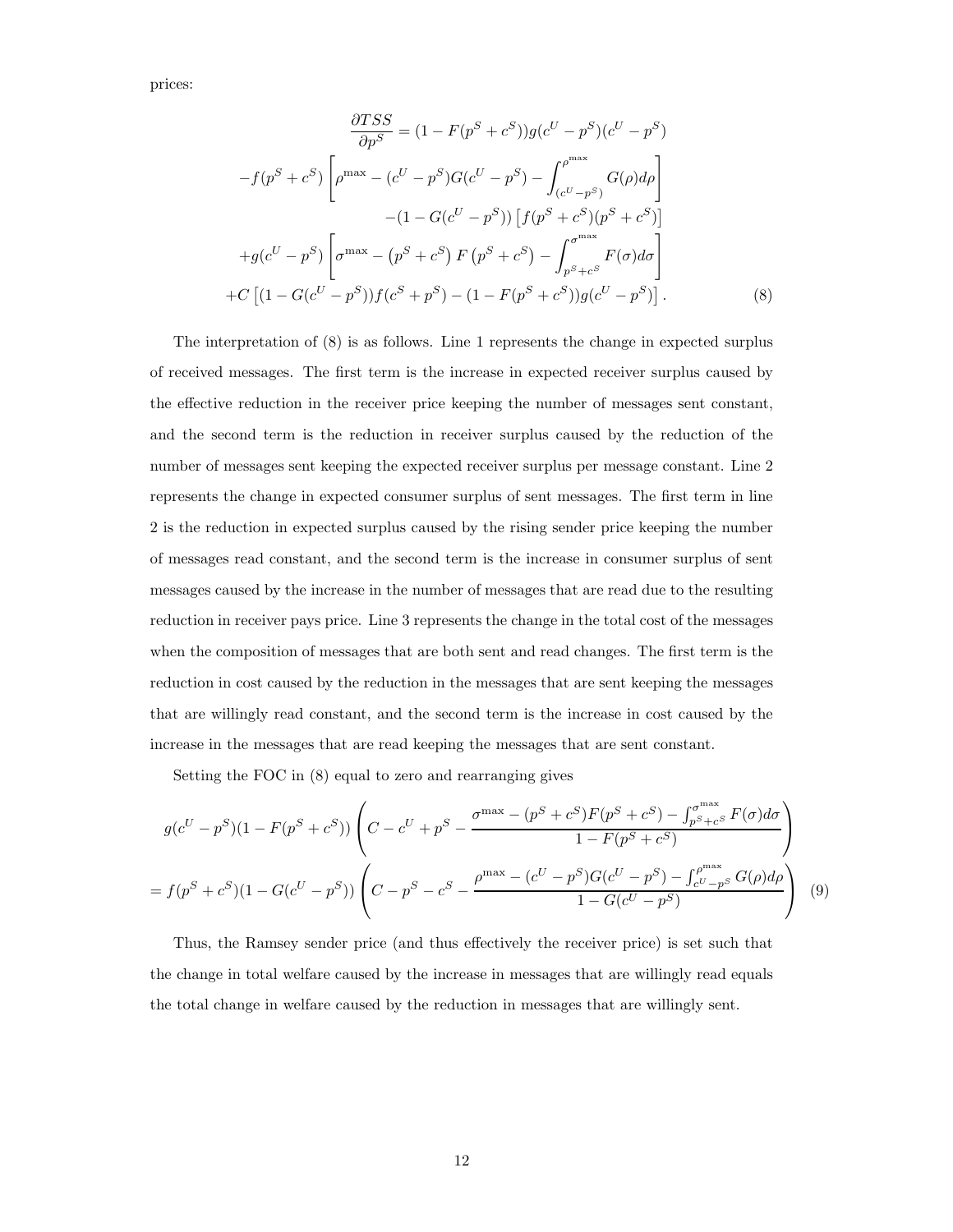### 4.3 Profit-maximizing prices

A monopolist ISP profit is given by

$$
\pi(p^S, p^R) = \int_{p^S + c^S}^{\sigma^{\max}} \int_{p^R}^{\rho^{\max}} (p^R + p^S - c^U) g(\rho) f(\sigma) d\rho d\sigma \n= [1 - G(p^R)][1 - F(p^S + c^S)](p^R + p^S - c^U).
$$
\n(10)

Maximizing (10) with respect to  $p^R$  and  $p^S$  yield the following FOCs that implicitly define the profit-maximizing prices for the interior solution:

$$
g(p^R)(p^R + p^S - c^U) = [1 - G(p^R)]
$$
\n(11)

and

$$
f(p^{S} + c^{S})(p^{R} + p^{S} - c^{U}) = [1 - F(p^{S} + c^{S})].
$$
\n(12)

As usual, the monopolist must balance the decreased quantity of messages with the increase in revenue on infra-marginal messages.

# 5 Uniform density functions for message preferences

Let us now consider a specific distribution function for the message preferences. Assume that σ is distributed uniformly in  $\sigma \in uni[0, \sigma^{\max}]$  with density equal to  $\frac{1}{\sigma^{\max}}$  and  $\rho$  is distributed uniformly in  $\rho \in uni[0, \rho^{\max}]$  with density equal to  $\frac{1}{\rho^{\max}}$ . Notice that the density functions are independent but not necessarily identical.

# 5.1 Optimal uniform prices with uniform distribution for message preferences

Assuming that  $p^R \geq 0$  and  $p^S \geq -c^S$ , all the messages for which  $\rho \in [p^R, \rho^{\max}]$  and  $\sigma \in [p^S + c^S, \sigma^{\max}]$  will be send and read and the surplus of each such message is  $\rho + \sigma - C$ .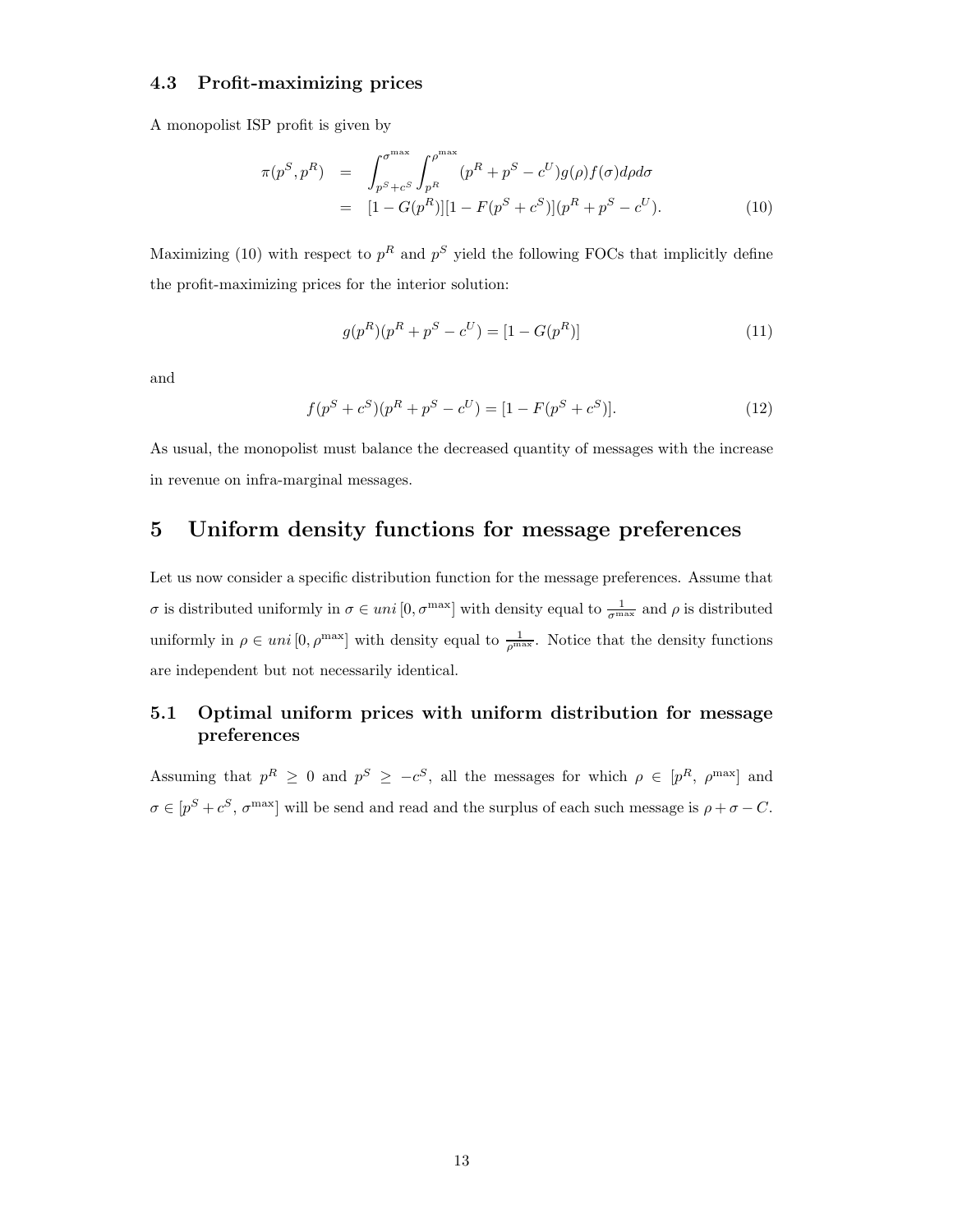The total surplus is

$$
TSS(\rho, \sigma, p^S, p^R) = \int_{\rho=p^R}^{\rho^{\max}} \int_{\sigma=p^S+c^S}^{\sigma^{\max}} \frac{(\rho + \sigma - C)}{\rho^{\max}\sigma^{\max}} d\rho d\sigma
$$

$$
= \frac{1}{\rho^{\max}\sigma^{\max}} \int_{\sigma=p^S+c^S}^{\sigma^{\max}} \left( \int_{\rho=p^R}^{\rho^{\max}} (\rho + \sigma - C) d\rho \right) d\sigma
$$

$$
= \frac{1}{\rho^{\max}\sigma^{\max}} \int_{\sigma=p^S+c^S}^{\sigma^{\max}} \left( \frac{(\rho^{\max})^2}{2} - \frac{(p^R)^2}{2} + (\rho^{\max} - p^R) (\sigma - C) \right) d\sigma
$$

$$
= \frac{1}{\rho^{\max}\sigma^{\max}} \left[ \left( \frac{(\rho^{\max})^2 - (p^R)^2}{2} \right) (\sigma^{\max} - (p^S + c^S))
$$

$$
+ \left( \frac{(\sigma^{\max})^2 - (p^S + c^S)^2}{2} \right) (\rho^{\max} - p^R)
$$

$$
- (\rho^{\max} - p^R) (\sigma^{\max} - (p^S + c^S)) C]
$$

$$
\frac{(\rho^{\max} - p^R) (\sigma^{\max} - (p^S + c^S))}{\rho^{\max}\sigma^{\max}} \left( \frac{\rho^{\max} + p^R}{2} + \frac{\sigma^{\max} + (p^S + c^S)}{2} - C \right) \tag{13}
$$

Maximising (13) w.r.t.  $p^S + c^S$  and  $p^R$  subject to the constraints  $0 \leq p^S + c^S \leq \sigma^{\max}$  and  $0 \leq p^R \leq \rho^{\text{max}}$  yields the following best-response functions:

$$
p^{S} + c^{S} = C - \frac{\rho^{\max}}{2} - \frac{p^{R}}{2}
$$
 (14)

and

=

$$
p^{R} = C - \frac{\sigma^{\max}}{2} - \frac{p^{S} + c^{S}}{2}.
$$
 (15)

Because the expected receiver value of all read messages given uniform distribution is  $\frac{\rho^{\max}}{2}$  + p R  $\frac{1}{2}$ , we can confirm the general result that the sender price is set equal to the total cost of the message minus the expected receiver value minus the seller's processing cost. Similarly, because the expected sender value of all sent messages is  $\frac{\sigma^{\max}}{2} + \frac{p^S + c^S}{2}$  $\frac{+c}{2}$ , we can confirm the general result that the receiver price is set equal to the total cost of the message minus the expected sender value of all sent messages.

The interior solution is given by

$$
(p^{S} + c^{S})^* = \frac{2C}{3} - \frac{2\rho^{\max}}{3} + \frac{\sigma^{\max}}{3}
$$
 (16)

and

$$
p^{R*} = \frac{2C}{3} - \frac{2\sigma^{\max}}{3} + \frac{\rho^{\max}}{3}
$$
 (17)

and is valid if  $0 \le 2C - 2\rho^{\max} + \sigma^{\max} \le 3\sigma^{\max}$  and if  $0 \le 2C - 2\sigma^{\max} + \rho^{\max} \le 3\rho^{\max}$ , that is if max $[-2C + 2\sigma^{\max}, C - \sigma^{\max}] \leq \rho^{\max} \leq C + \frac{\sigma^{\max}}{2}$  $\frac{\pi}{2}$ . Two other solutions are found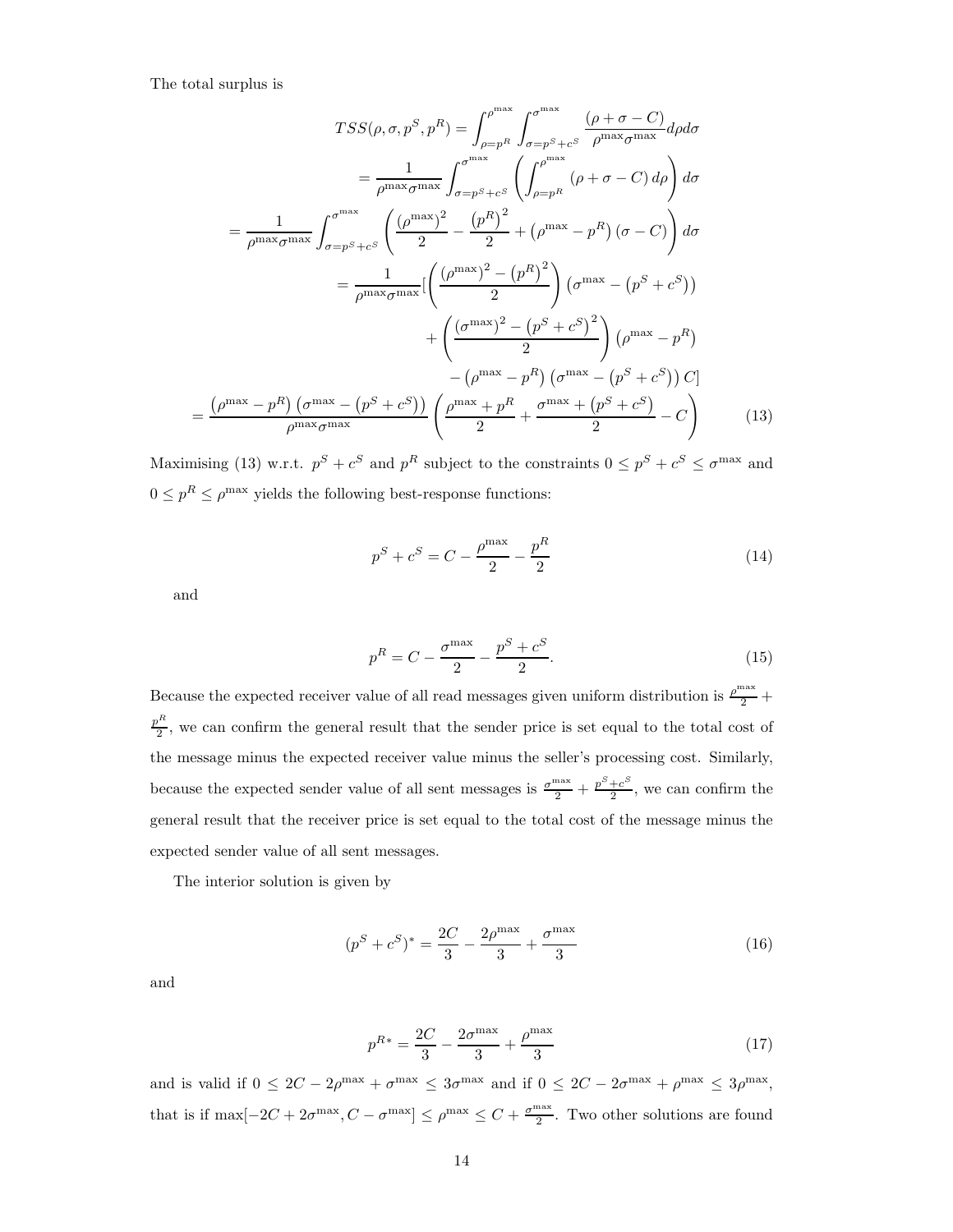where one of the two non-negativity constraints holds with equality and the other one is not binding. These are

$$
(p^S + c^S)^* = 0 \t\t(18)
$$

and

$$
p^{R*} = C - \frac{\sigma^{\max}}{2},\tag{19}
$$

which is valid if  $\sigma^{\max} < \min[-2C + 2\rho^{\max}, 2C]$ , and

$$
(p^{S} + c^{S})^* = C - \frac{\rho^{\max}}{2}
$$
 (20)

and

$$
p^{R*} = 0,\t\t(21)
$$

which is valid if  $\rho^{\max} < \min[-2C + 2\sigma^{\max}, 2C]$ . The fourth solution is found where both non-negativity constraints hold with equality, that is

$$
(p^S + c^S)^* = 0 \t\t(22)
$$

and

$$
p^{R*} = 0,\t\t(23)
$$

and is valid if  $\sigma^{\max} \geq 2C$  and if  $\rho^{\max} \geq 2C$ . The conditions for the four types of solutions are illustrated in Figure 5.1.

Intuitively, when both  $\sigma^{\max}$  and  $\rho^{\max}$  are larger than 2C the exchange of messages should be encouraged by setting prices at their minima because, on average, the value of a message is greater than the cost of the message for both the sender and receiver. Setting prices above their minima would lead to a larger welfare loss due to eliminating "good" messages than a welfare gain due to eliminating "bad" messages. When both  $\sigma^{\max}$  and  $\rho^{\max}$  are small, there are more "bad" messages than "good" messages at minimum prices, and higher prices therefore increase welfare. When  $\rho^{\max} \leq \min[-2C + 2\sigma^{\max}, 2C]$ , receivers do not value messages very much compared to the cost of messages but senders do. Since a positive sender price eliminates messages with a small value to the sender and because the expected receiver value  $\frac{\rho^{\text{max}}}{2}$ 2 is small in this case, a sender price increases welfare. Receiver price is not used because even if it would eliminate messages with small receiver value, these eliminated messages have a high expected value  $\frac{\sigma^{\max}}{2}$  $\frac{\pi}{2}$  to the sender. Similarly, when  $\sigma^{\max} \leq$  $\min[-2C+2\rho^{\text{max}},2C]\rho^{\text{max}}$ , senders do not value messages very much compared to the cost of those messages but receivers do. Since a positive receiver price eliminates messages with a small value to the receiver and because the expected sender value  $\frac{\sigma^{\max}}{2}$  $\frac{\pi}{2}$  is small in this case,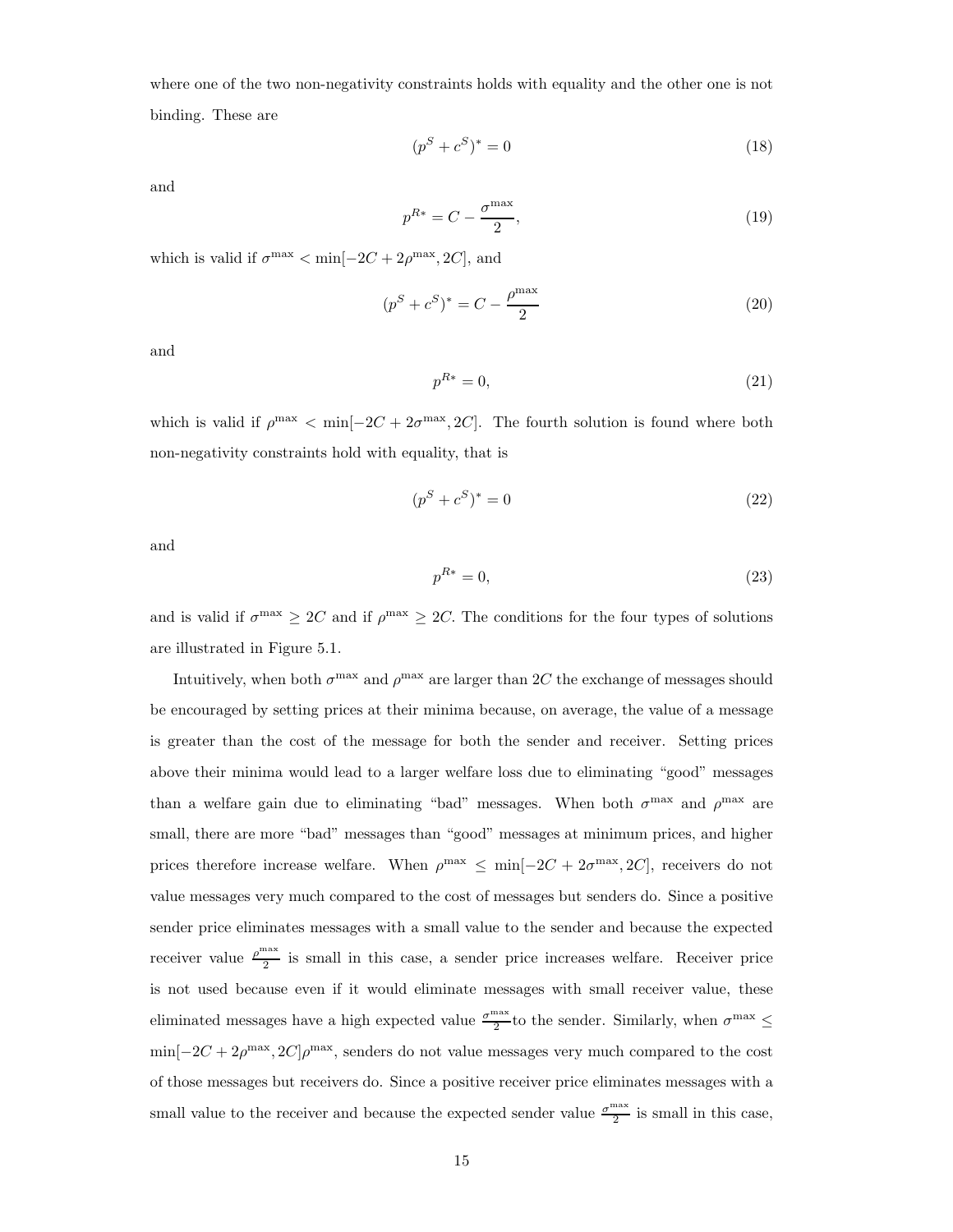

a receiver price increases welfare. The sender price is set at its minimum because even if a higher price would eliminate messages with small sender value, these eliminated messages have a high expected value  $\frac{\rho^{\text{max}}}{2}$  $\frac{1}{2}$  to the receiver.

The two efficient prices sum up to

$$
p^{S*} + p^{R*} = \frac{4c^U + c^S + 4c^R - \sigma^{\max} - \rho^{\max}}{3}
$$
 (24)

for the interior solution, and they cover the total cost of a message if

$$
\rho^{\max} \le C - 3c^S - \sigma^{\max}.\tag{25}
$$

As the participation constraint of consumers is violated everywhere where (25) holds, the interior solution prices never cover the total cost of messages. It is trivial to see that the prices in the other solutions never cover the cost of the message, either.

Consider now identical distributions for message preferences, that is  $\sigma^{\max} = \rho^{\max} = \gamma$ . The efficient prices are now

$$
p^{S*} = \frac{2C}{3} - \frac{1\gamma}{3} - c^S \tag{26}
$$

and

$$
p^{R*} = \frac{2C}{3} - \frac{1\gamma}{3} \tag{27}
$$

if  $\frac{1}{2} \ge \gamma \le 2C$ , and

$$
p^{S*} = -c^S \tag{28}
$$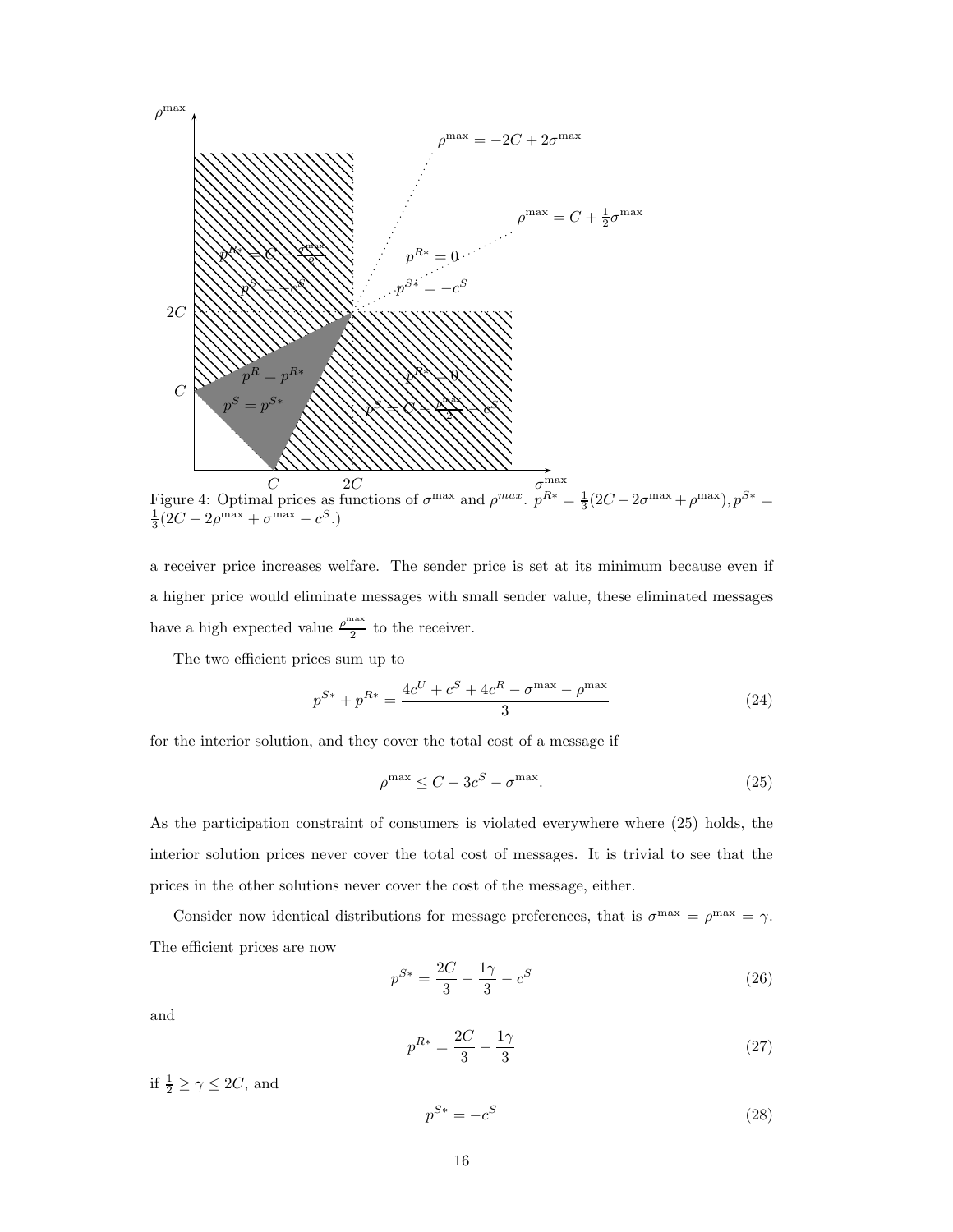$$
p^{R*} = 0\tag{29}
$$

if  $\gamma \geq 2C$ . When  $\gamma \leq 2C$ , the receiver price is above zero and falling in  $\gamma$  and when  $\gamma \leq 2C$ the receiver price is equal to zero. The sender price is set below the receiver price by the amount of the sender's processing cost. We will examine Ramsey prices to show that this asymmetry in efficient prices prevails once we impose a break-even constraint for the ISP. Hermalin and Katz (2004) examine the same message preferences but impose break-even constraint for the ISP. They find the sender price and the receiver price optimally divide the cost of the message between the sender and the receiver. The reason for the asymmetry in our prices stems from our assumption that  $c<sup>R</sup>$  is sunk at the time the receiver makes her decision, something that Hermalin and Katz do not assume.

The two efficient prices sum up to

$$
p^{S*} + p^{R*} = \frac{4C}{3} - \frac{2\gamma}{3} - c^S \tag{30}
$$

if  $\frac{C}{2} < \gamma \le 2C$  and to  $p^{S*} + p^{R*} = -c^S$  if  $\gamma > 2C$ . That is, the efficient prices sum up to less than the full cost of the message. However, it is not clear that they do not cover the ISP cost  $c^U$ . In fact, the ISP makes non-negative profit whenever

$$
\frac{4C}{3} - \frac{2\gamma}{3} - c^S > c^U \tag{31}
$$

or when

$$
C + 3c^R > 2\gamma \tag{32}
$$

Let us now determine how the efficient prices are affected by changes in the distribution of message preferences. First, assume that  $\max[-2C+2\sigma^{\max}, C-\sigma^{\max}] \leq \rho^{\max} \leq C+\frac{\sigma^{\max}}{2}$  $\frac{1}{2}$ , i.e. that we have an interior solution. Now let  $\sigma^{\max}$  increase keeping  $\rho^{\max}$  constant, which implies that the average sender value of a message increases but the average receiver value stays constant. Thus we are stretching the uniform distribution to the right simultaneously reducing the density at any point. We can see from () that the optimal sender price goes up until  $\sigma^{\max} = C + \frac{\rho^{\max}}{2}$  when the optimal sender price equals  $p^{S*} + c^S = C - \frac{\rho^{\max}}{2}$  $\frac{1}{2}$  and any increases on  $\sigma^{\max}$  thereafter have no impact on the optimal price. Similarly, let  $\rho^{\max}$  increase keeping  $\sigma^{\max}$  constant. The optimal receiver price increases until  $\rho^{\max} = C + \frac{\sigma^{\max}}{2}$  when the optimal receiver price becomes  $p^{R*} = C - \frac{\sigma^{\max}}{2}$  $\frac{1}{2}$  and any increases thereafter have no impact on the optimal price. Also, if both  $\sigma^{\max}$  and  $\rho^{\max}$  are increased simultaneously by the same amount, the optimal sender and receiver prices fall linearly from  $p^{R*} = p^{S*} + c^S = \frac{C}{3}$  at  $\sigma^{\max} = \rho^{\max} = \frac{C}{2}$  to  $p^{R*} = p^{S*} + c^S = 0$  at  $\sigma^{\max} = \rho^{\max} = 2C$ .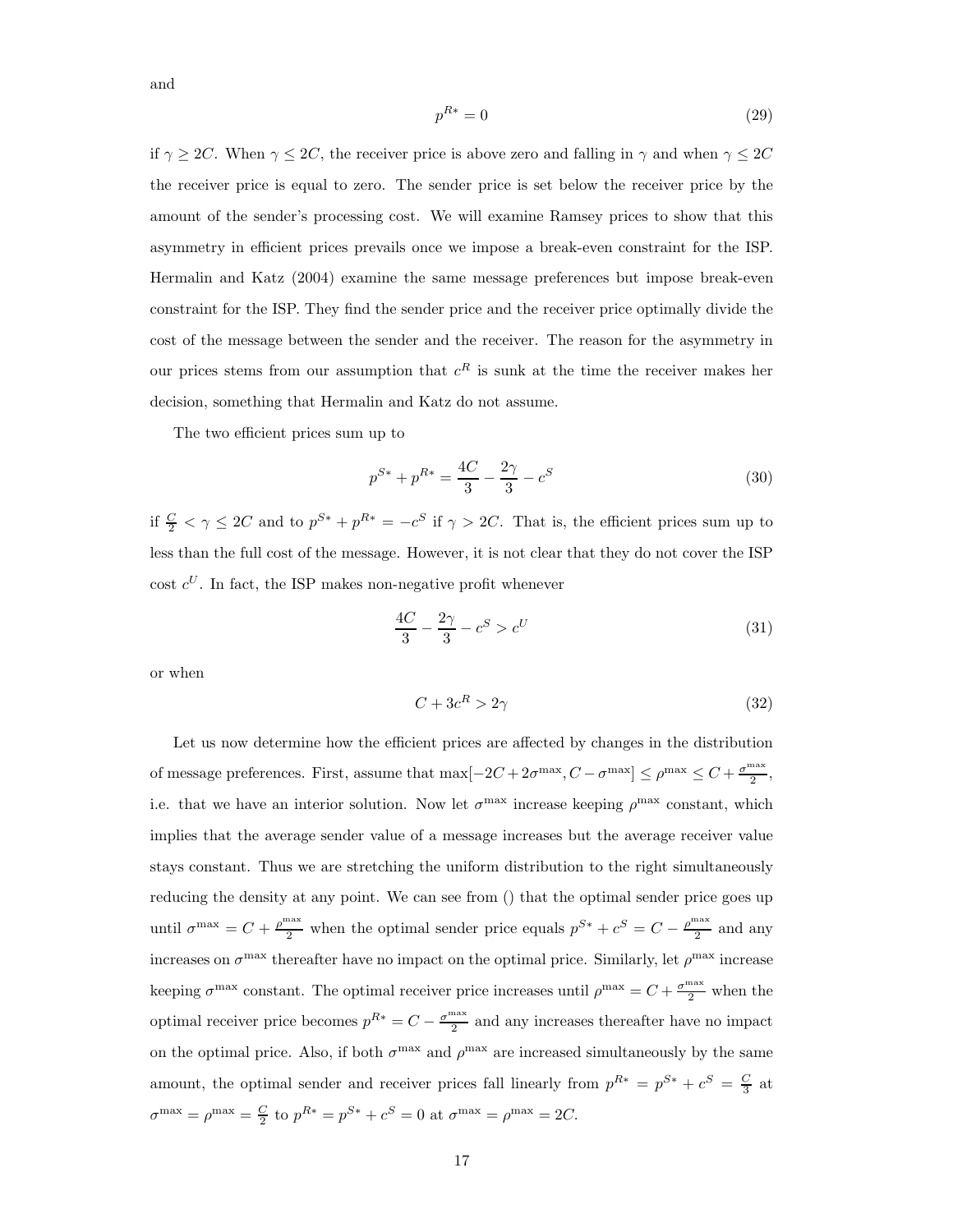As an example, assume that  $\sigma^{\text{max}} = 1.2C$  and  $\rho^{\text{max}} = 1.5C$ . The optimal prices are now  $((p<sup>S</sup>+c<sup>S</sup>)<sup>*</sup>, p<sup>R*</sup>) = (\frac{0.2C}{3}, \frac{1.1C}{3})$  and they are illustrated in Figure 5. The shaded area includes all sent messages of which the messages in the crosshatched area reduce social surplus. Notice that the prices are set such that the shaded area is a square. This graphical explanation holds for other distributions as well. Also, for the messages at the left and bottom boundaries of the sent message space (where the senders are indifferent between sending and not sending a message and where the receivers are indifferent between reading and not reading a message, respectively), there is an equal number of good and bad messages. This graphical explanation is specific to the assumption of uniform distribution where all the observations receive the same weight.



Figure 5: Efficient prices with uniform distribution when  $\rho^{\text{max}} = 1.5C$  and  $\sigma^{\text{max}} = 1.2C$ 

The graphical interpretation used in the above example can also be used to explain why optimal prices are set to their minima in other cases. If the price that would set the number of good messages equal to the number of bad messages at either left or the lower boundary of the sent message space is non-positive, the optimal price is set equal to its minimum.

# 5.2 Ramsey prices with uniform distribution for message preferences

Ramsey prices are found by maximizing total surplus in  $(13)$  with respect to  $p<sup>S</sup>$  subject to break-even constraint:  $p^R + p^S \geq c^U$ . While we have shown that the efficient prices never cover the total cost of the message, we cannot show unambiguously that they do not cover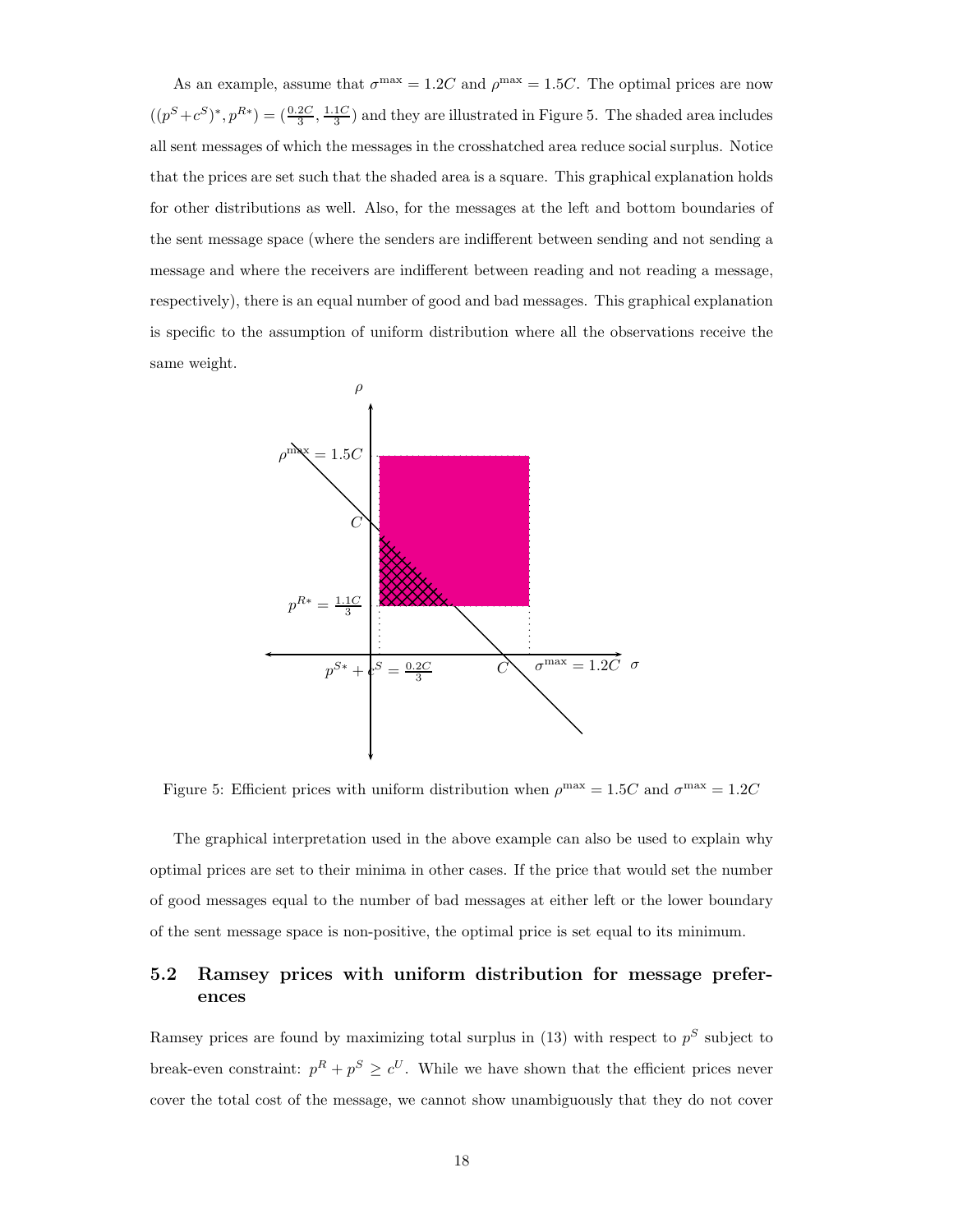the ISP cost.

If  $\rho^{\max}$  and  $\sigma^{\max}$  are such that we have an interior solution for the social welfare maximizing prices, then the ISP cost is covered whenever

$$
\rho^{\max} \le C + 3c^R - \sigma^{\max}.\tag{33}
$$

For the corner solutions with one positive price, the ISP makes non-negative profit if  $\sigma^{\max} \leq$  $2c^R$  or  $\rho^{\max} \leq 2c^R$ . Intuitively, because the efficient prices take into account the external effect to the other party and therefore the prices are the smaller the larger is the other party's utility, the ISP break-even constraint fails to hold when the maxima in the message preference distributions are large.

Figure 5.2 illustrates the areas in the  $\rho^{\max}, \sigma^{\max}$  space where the first best efficient prices violate the ISP break-even constraint.



Figure 6: Parameter conditions for optimal prices given ISP break-even constraint

To find out the Ramsey prices that hold when the ISP break-even constraint binds, substitute  $p^R = c^U - p^S$  into TSS and maximize w.r.t.  $p^S$ .

$$
TSS_{Ramsey} =
$$

$$
\frac{(\rho^{\max} - c^U + p^S)(\sigma^{\max} - p^S - c^S)}{\rho^{\max} \sigma^{\max}} \left( \frac{\rho^{\max} + c^U - p^S}{2} + \frac{\sigma^{\max} + p^S + c^S}{2} - C \right)
$$

$$
= \frac{\sigma^{\max} + \rho^{\max} + c^S - C}{2\rho^{\max} \sigma^{\max}} \left( (\rho^{\max} - c^U + p^S)(\sigma^{\max} - p^S - c^S) \right) \tag{34}
$$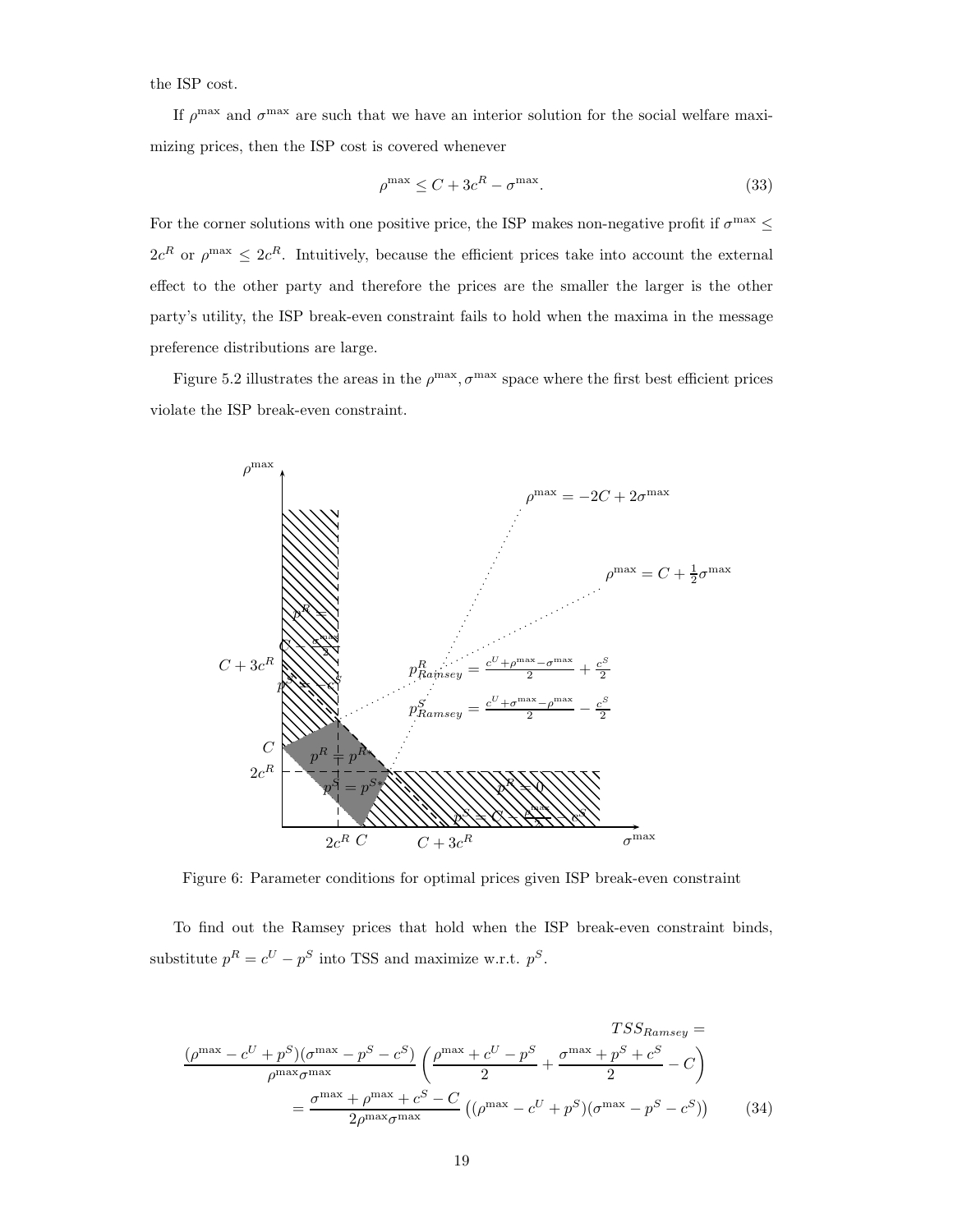so Ramsey prices are

$$
p_{Ramsey}^S = \frac{c^U + \sigma^{\max} - \rho^{\max}}{2} - \frac{c^S}{2}
$$
 (35)

and

$$
p_{Ramsey}^R = \frac{c^U + \rho^{\max} - \sigma^{\max}}{2} + \frac{c^S}{2}
$$
 (36)

so if the uniform distributions are identical, such that  $\rho^{\max} = \sigma^{\max} = \gamma$ , then

$$
p_{Ramsey}^S = \frac{c^U}{2} - \frac{c^S}{2} < \frac{c^U}{2} + \frac{c^S}{2} = p_{Ramsey}^R \tag{37}
$$

### 5.3 Profit-maximizing prices with uniform distribution for message preferences

Given uniform distributions given above, the profit-maximizing prices are given as

$$
p^S = \frac{2\sigma^{\max} - \rho^{\max}}{3} + \frac{c^U - 2c^S}{3}
$$
 and (38)

$$
p^{R} = \frac{2\rho^{\max} - \sigma^{\max}}{3} + \frac{c^{U} + c^{S}}{3}.
$$
 (39)

As with Ramsey prices, the profit-maximizing uniform prices are asymmetric such that the sender less than the receiver. When the preference distributions are identical, the difference in the two prices is the sender's processing cost as with Ramsey prices. However, while the sum of the Ramsey prices equate by construction to the total cost of the message, the profit-maximizing prices are larger.

# 6 Conclusions

In this paper we have shown how the nature of email technology affects the level of efficient and profit-maximizing prices as well as the optimal mix between sender and receiver pricing. The first-best outcome may not be achievable even with perfectly discriminatory prices because consumers cannot be induced to read efficient messages with negative receiver prices and there is a limit in the size of the subsidy that can induce senders to send efficient messages. Efficient uniform sender prices are decreasing in the magnitude of maximum sender value of the message distribution and at a minimum are equal to the negative of the sender's processing cost. Efficient prices are similarly decreasing in the magnitude of the maximum receiver value and at a minimum are equal to zero. Even with perfectly symmetric message preference distributions the optimal uniform prices are asymmetric in that the receiver pays more than the sender. However, the sender price is relatively large compared to the receiver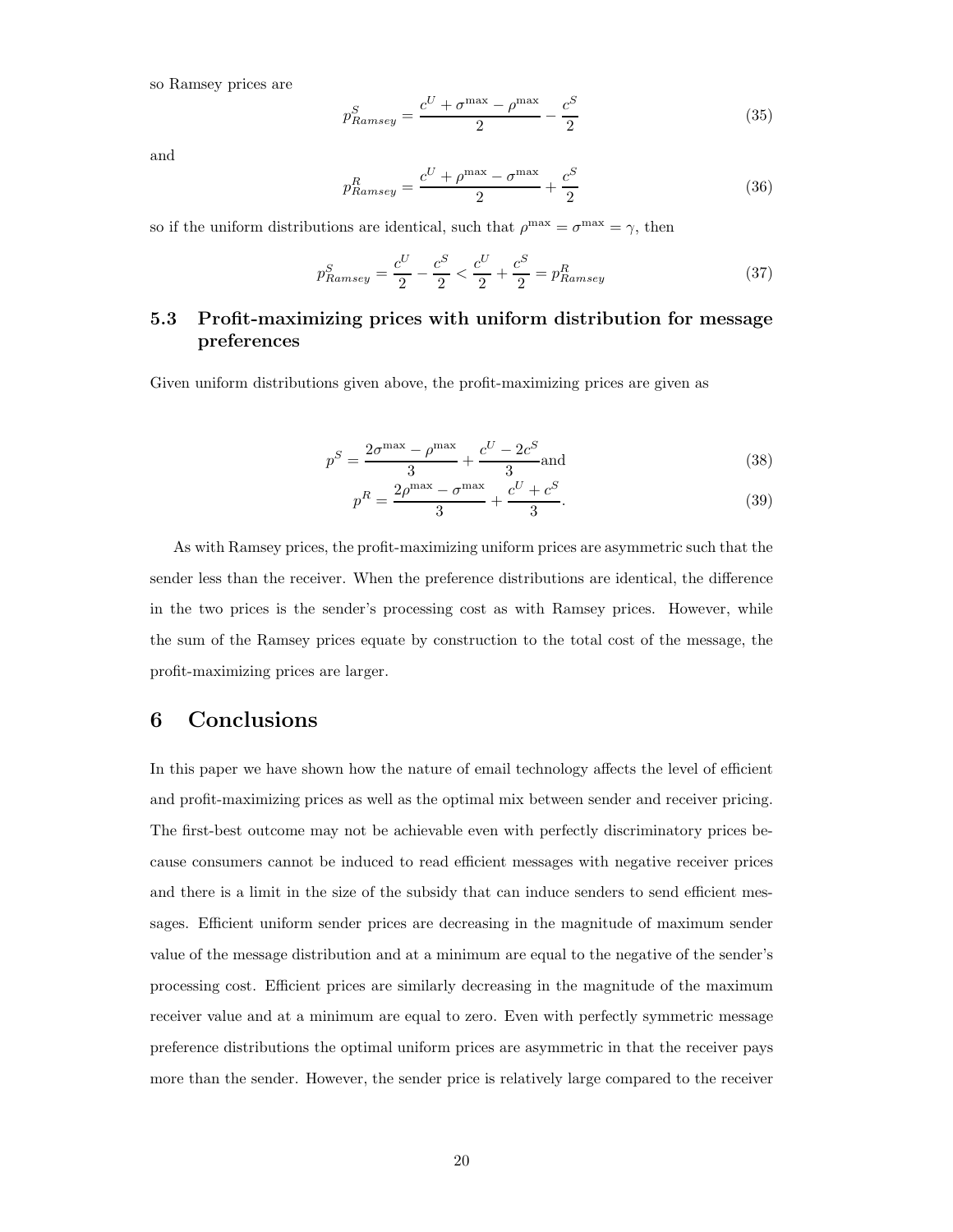price when the message preference distribution has a lot of mass for messages with high sender value and low receiver value.

We also show that the sum of the efficient uniform receiver and sender prices fails to cover all the message costs but does cover the ISP's costs when both the maxima in the message preference distributions are sufficiently small. The efficient prices given an ISP break-even constraint and the profit-maximizing prices are also asymmetric in that receivers pay more than the senders when the message preference distributions are symmetric.

# References

- [1] Armstrong, M., 1998, "Network Interconncection in Telecommunications." The Economic Journal 108(448), 545-564.
- [2] Carter, M. and J. Wright, 1999, "Interconnection in Network Industries." Review of Industrial Organiziation 14 (1), 1-25.
- [3] Dhebar, A. and S. S. Oren, 1985, "Optimal Dynamic Pricing for Expanding Networks." Marketing Science 4(4), pp. 336-351.
- [4] Eaton, B. C., MacDonald, I. A. and L. Meriluoto, 2008, "Spam solutions and their problems." University of Calgary Working Paper 2008-09.
- [5] Einhorn, Michael A., 1993, "Biases in Optimal Pricing with Network Externalities." Review of Industrial Organization 8, pp. 741-746.
- [6] Doyle, C. and J. Smith, 1998, Market structure in mobile telecoms: qualified indirect access and the receiver principle. Information Economics and Policy 10, 471-488.
- [7] Hahn, J.-H., 2003, Nonlinear pricing of telecommunications with call and network externalities. Intenational Journal of Industrial Organization 21, 949-967.
- [8] Hermalin, B. E. and M. L. Katz, 2004, "Sender or receiver: who should pay to exchange an electronic message?" RAND Journal of Economics 35(3), pp. 423-448.
- [9] Jeon, D.-S., Laffont, J.-J. and J. Tirole, 2004, "On the "receiver-pays" principle". RAND Journal of Economics 35, 85-110.
- [10] Kim, J.-Y. and Y. Lim, 2001, "An Economic Analysis of the Receiver Pays Principle." Information Economics and Policy 13, 231-260.